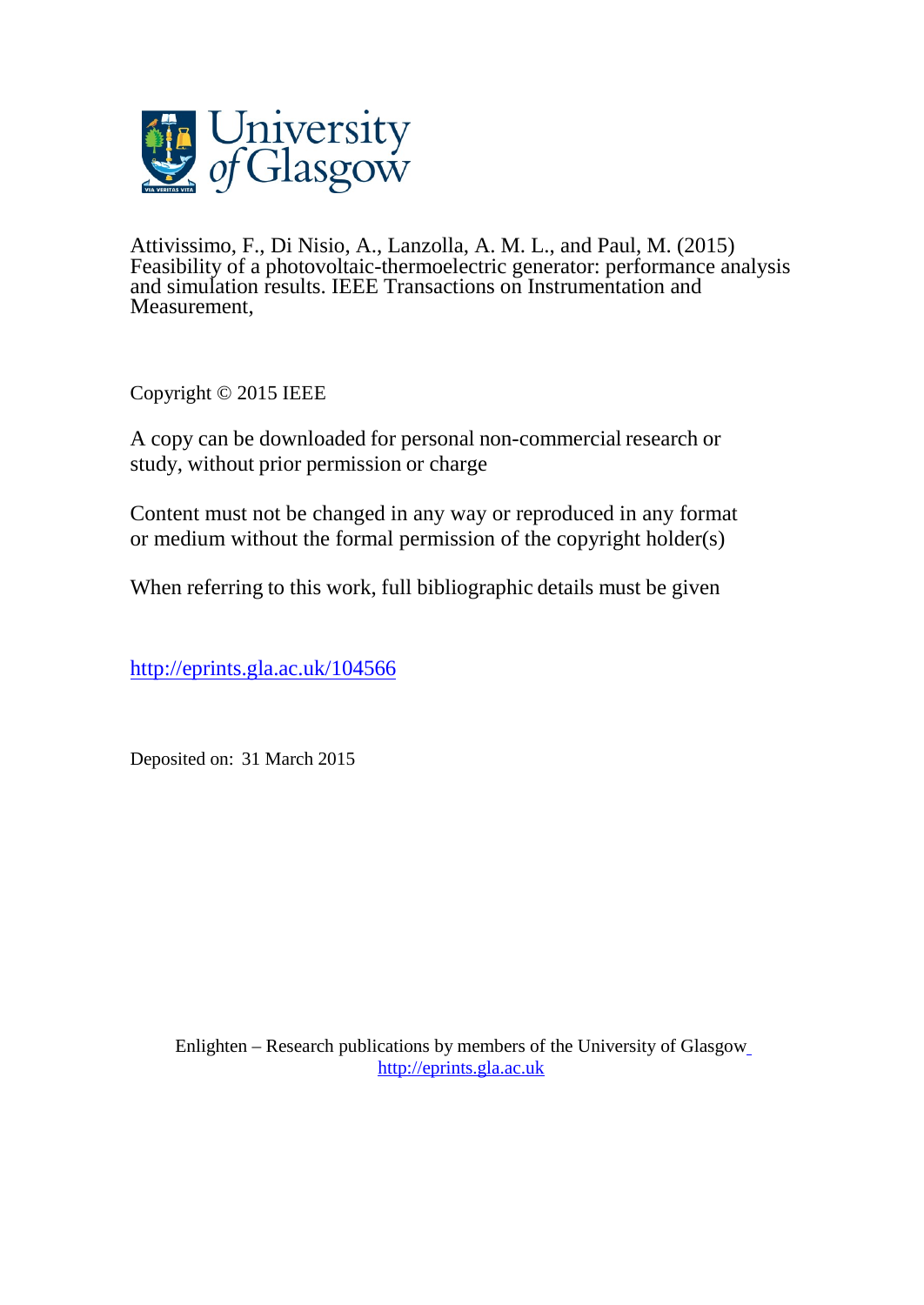| Feasibili |
|-----------|
|           |

# **Feasibility of a Photovoltaic-thermoelectric generator: Performance Analysis and Simulation Results**

|                | F. Attivissimo <sup>1</sup> , IEEE Member, A. Di Nisio <sup>1</sup> , IEEE Member, A. M. L. Lanzolla <sup>1</sup> , IEEE Member and M. Paul <sup>2</sup> |
|----------------|----------------------------------------------------------------------------------------------------------------------------------------------------------|
| $\overline{4}$ | <sup>1</sup> Department of Electrical and Information Engineering (DEI)                                                                                  |
|                | Polytechnic of Bari                                                                                                                                      |
| 6              | Via E. Orabona 4, 70125 Bari Italy                                                                                                                       |
| -8             | [attivissimo, dinisio, lanzolla]@misure.poliba.it                                                                                                        |
| $\mathbf{Q}$   | <sup>2</sup> School of Engineering, University of Glasgow,                                                                                               |
| 10             | Glasgow G12 8QQ, UK                                                                                                                                      |
| 11             | Manosh.Paul@glasgow.ac.uk                                                                                                                                |

*Abstract* – The paper describes a theoretical approach to evaluate the performance of a hybrid solar system made with photovoltaic cells and thermoelectric modules. After a brief treatment of the integrated system, energy conversion and performance parameters are evaluated through numerical simulations depending on the global radiation and temperature distribution obtained by the Joint Research Centre of the European Commission and of the National Renewable Energy Laboratory. The contributes of thermoelectric module to total energy seems significant in southern Europe towns and less substantial when the locations considered are very distant from the equator and show the possibility of using thermoelectric devices for energy production.

 **Keywords** *– Solar cells, photovoltaic solar energy, photovoltaic cell model, thermoelectric conversion, thermoelectric module model, conversion efficiency.*

## TERMINOLOGY

| 26 | $\alpha$                       | temperature coefficient for short-circuit current [A/K]                                  |
|----|--------------------------------|------------------------------------------------------------------------------------------|
| 27 | $A_{p}$                        | photovoltaic module surface $[m^2]$                                                      |
| 28 | $A_{t}$                        | thermo-element area $\lceil \text{mm}^2 \rceil$                                          |
| 29 | $E_{\sigma}$                   | energy band gap $[eV]$                                                                   |
| 30 | $\varepsilon_{STC}$            | efficiency at Standard Test Conditions (STC)                                             |
| 31 | ε                              | efficiency                                                                               |
| 32 | $\mathcal E$<br><b>PVTE</b>    | efficiency of photovoltaic-thermoelectric module                                         |
| 33 | $\mathcal{E}_{_{\mathit{TE}}}$ | efficiency of thermoelectric module $\varepsilon_{pv}$ efficiency of photovoltaic module |
| 34 | FF                             | fill factor                                                                              |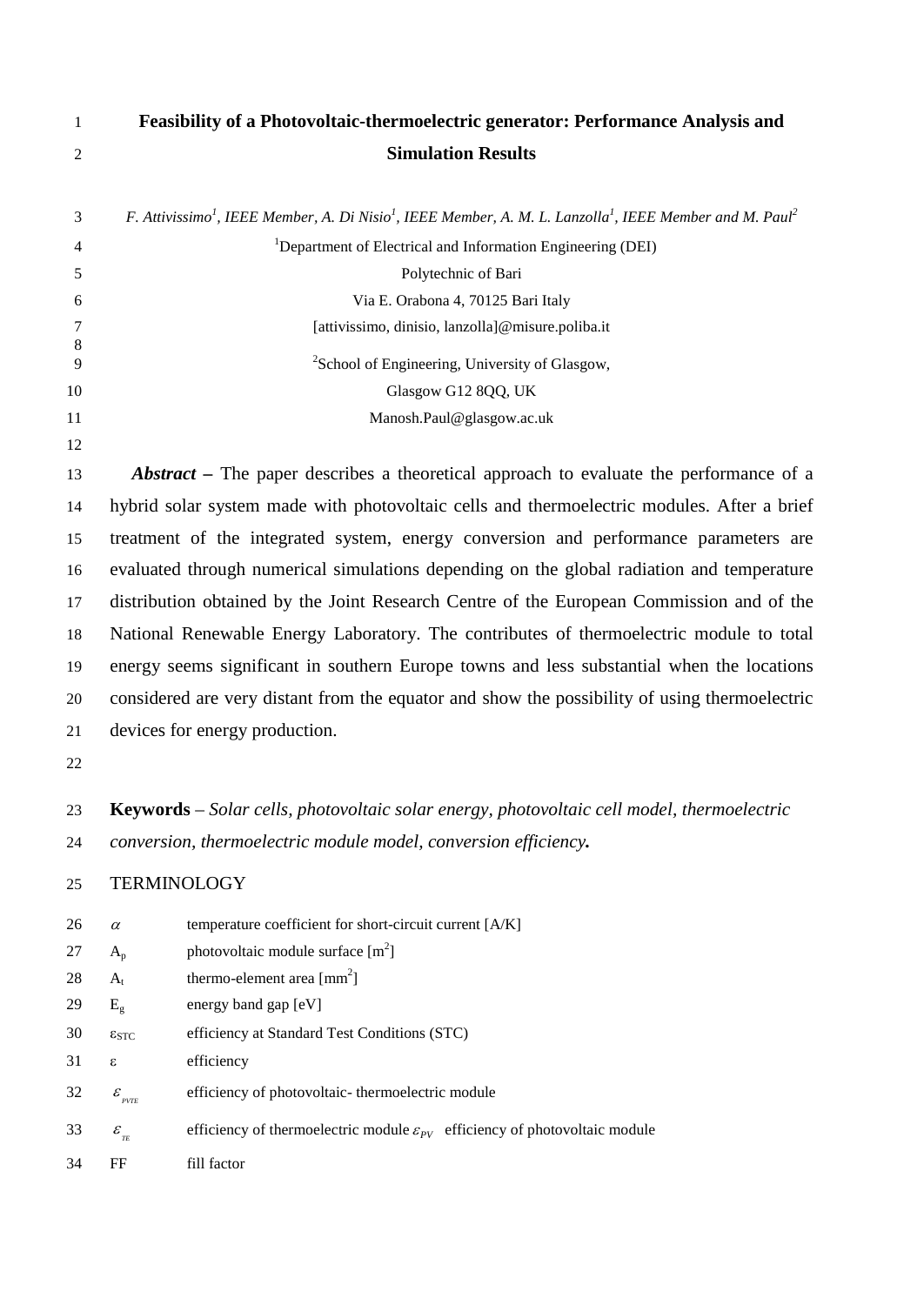| 35 | $G_{ref}$                           | irradiance at STC $[W/m^2]$                                                                             |
|----|-------------------------------------|---------------------------------------------------------------------------------------------------------|
| 36 | G                                   | irradiance on horizontal surface $[W/m^2]$                                                              |
| 37 | Ι                                   | thermo-module current [A]                                                                               |
| 38 | $I_{L}$                             | photo-generated current [A]                                                                             |
| 39 | I <sub>OD1</sub> , I <sub>OD2</sub> | reverse saturation diode current [A]                                                                    |
| 40 | $I_{sc}$                            | short-circuit current in STC [A]                                                                        |
| 41 | $I_{mp}$                            | current at maximum power point [A]                                                                      |
| 42 | k                                   | Boltzmann's constant [J/K]                                                                              |
| 43 | $h_t$                               | thermo-element length [mm]                                                                              |
| 44 | $h_c$                               | copper contact length [mm]                                                                              |
| 45 | $h_p$                               | ceramic element length [mm]                                                                             |
| 46 | $h_{s}$                             | ratio between contact superficial electric resistivity and the thermo-element electric resistivity [mm] |
| 47 | $A_t$                               | thermo-element area $\text{[mm}^2\text{]}$                                                              |
| 48 | $n_1, n_2$                          | ideality factor                                                                                         |
| 49 | S                                   | thermocouple Seebeck coefficient [V/K]                                                                  |
| 50 | λ                                   | thermocouple thermal conductivity [W/mm K]                                                              |
| 51 | ρ                                   | thermocouple electric resistivity $[\Omega \text{ mm}]$                                                 |
| 52 | $\rho_c$                            | contact superficial resistivity $[\Omega \text{ mm}^2]$                                                 |
| 53 | $\lambda_{\rm p}$                   | ceramic isolator thermal conductivity [W/mm K]                                                          |
| 54 | $P_n$                               | nominal power of the photovoltaic of the solar generator [W]                                            |
| 55 | $P_{_{out_{PV}}}$                   | electrical power output of the PV module [W]                                                            |
| 56 | $P_{out_{TE}}$                      | electrical power output of the TE module [W]                                                            |
| 57 | $P_{\rm out_{\it PVTE}}$            | electrical power output of the PV/TE system [W]                                                         |
| 58 | Q                                   | rate of heat liberated by the thermoelectric module [W]                                                 |
| 59 | $Q_{\mathrm{TE}}$                   | rate of heat liberated by the thermocouple [W]                                                          |
| 60 | $R_{in}$                            | thermo-module resistance $[\Omega]$                                                                     |
| 61 | $R_L$                               | electric load resistance $[\Omega]$                                                                     |
| 62 | $R_{S}$                             | series resistance $[\Omega]$                                                                            |
| 63 | $R_{Sh}$                            | shunt resistance $[\Omega]$                                                                             |
| 64 | $T_{ref}$                           | cell temperature at STC [K]                                                                             |
| 65 | $T_{\rm max}$                       | maximum photovoltaic module temperature [K]                                                             |
| 66 | $T_{amb}$                           | ambient temperature [K]                                                                                 |
| 67 | $T_m$                               | operating temperature [K]                                                                               |
| 68 | $T_{avg}$                           | average temperature [K]                                                                                 |
| 69 | $T'_{h}$                            | hot junction temperature [K]                                                                            |
| 70 | $T_c$                               | cold junction temperature [K]                                                                           |
| 71 | T                                   | cell temperature [K]                                                                                    |
| 72 | V                                   | voltage [V]                                                                                             |
| 73 | $V_{o}$                             | thermoelectric generator open-circuit voltage [V]                                                       |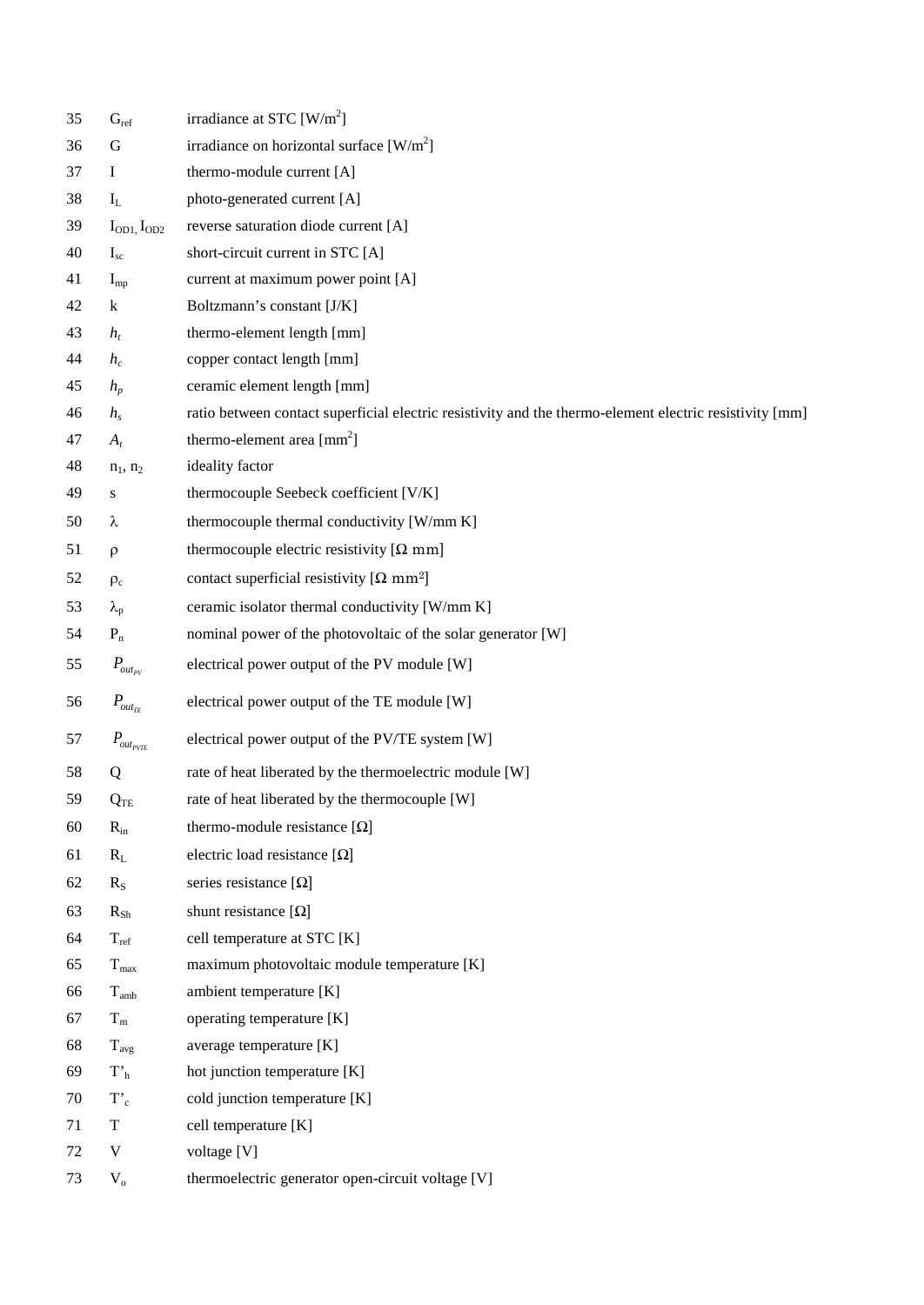$74 \text{ V}_{\text{oc}}$  open-circuit voltage in STC [V] 75  $V_T$  thermal voltage [V]  $76 \,$  V<sub>mp</sub> voltage at maximum power point [V] 

#### I. INTRODUCTION

 In recent years, the fast development and the growing demand of comfort is rising the energy consumption; surging oil and gas consumption and increasing environmental awareness has prompted more and more sustainable development [\[1\];](#page-21-0) originally born as a problem of ethics and morality, the development of the alternative energy sources became a pressing requirement since the global pollution problem has become relevant. In the last decade, photovoltaic (PV) technology has attracted strong interest of the industry and of many researchers [\[2\].](#page-21-1) Research on solar cell was made since 1960 and different technologies have been proposed in order to reduce the material and to increase the production capacity.

 At present silicon modules represent the leading PV technology thanks to both their capability to provide high efficiency and the great availability of silicon material on the earth. In particular monocrystalline solar cells offer highest efficiency with more that 20% [\[3\].](#page-21-2) Two alternative typologies developed to reduce the cost in PV modules production are *(i)* the polycrystalline silicon which provides worse performance in terms of efficiency (13-16%) and *(ii)* the amorphous silicon which offer low efficiency (6-9%) but is less affected by high temperatures and shading.

 With respect to the PV cells based on crystalline silicon, thin film technology is less expensive since it uses few materials and less manufacturing process. Depending on the technology, thin-film module prototypes have reached efficiencies between 7–13% [\[4\],](#page-21-3) [\[5\].](#page-21-4)

 Despite PV is considered a commercially mature technology, the efficiency of the PV plants is still quite low, therefore in the best of cases about 80% of the potential energy available would be wasted. On the other hand, this technology reduces continuously its cost and requires technical advance and new research for efficiency increment [\[6\],](#page-21-5) [\[7\].](#page-21-6) Therefore, many researches have focused on the reduction of the losses that affect solar panels such as losses caused by the sunlight, the conditioning circuit required, the energy storage system, the Joule effect and so on [\[8\],](#page-21-7) [\[9\].](#page-21-8)

 In order to reduce these effects, researchers are focusing on two strategies: to develop new materials or to try recovering part of the energy lost as heat by Joule effect [\[10\],](#page-22-0) [\[11\].](#page-22-1) Therefore, nowadays, panel's manufacturers have high interest in combining thermoelectric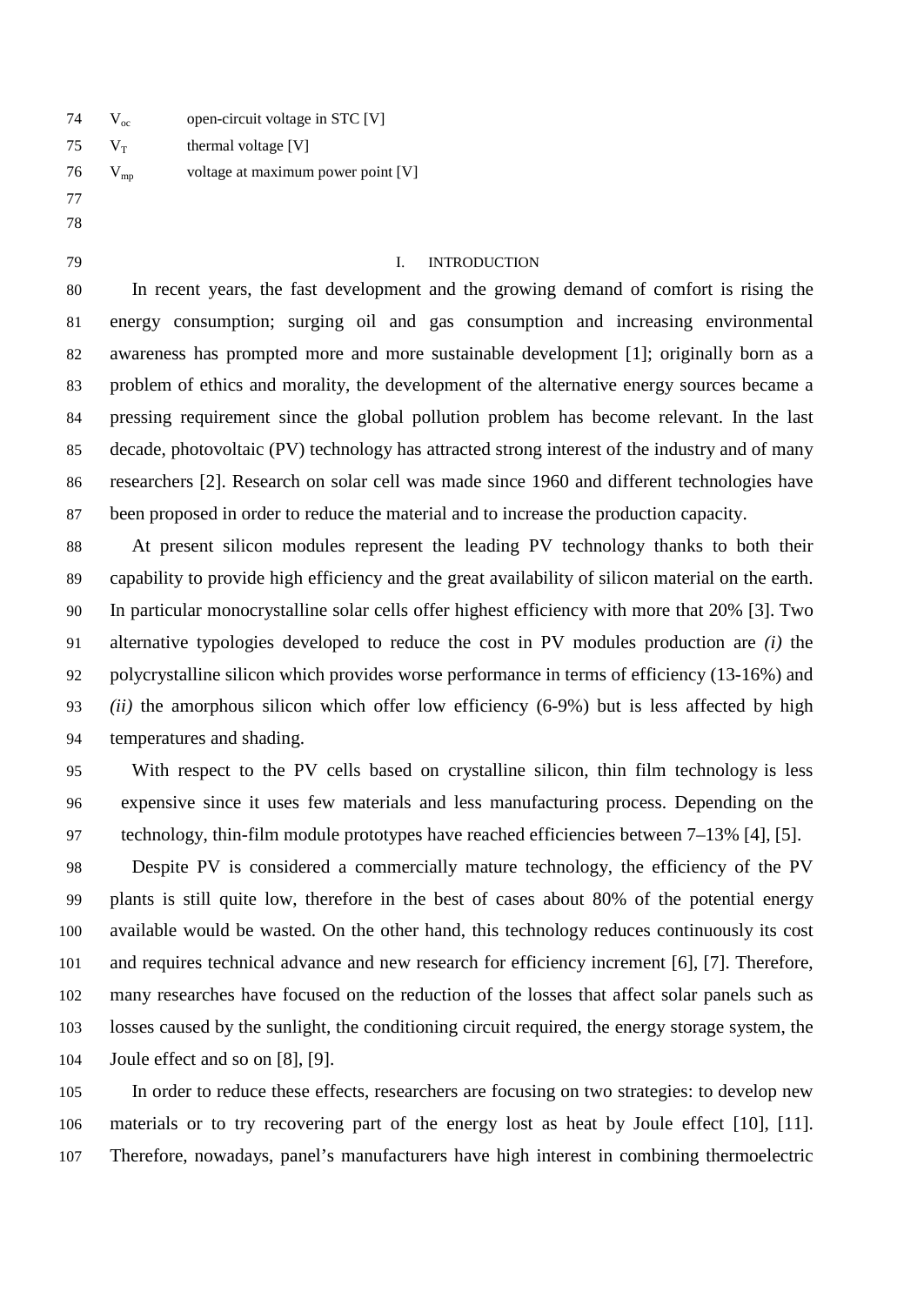(TE) and photovoltaic effects to obtain higher performance. The low efficiency of TE energy conversion has limited the use of TE in electric power generation but this technology is evolving to a higher level of performance [\[12\].](#page-22-2) On the other hand, TE generators are preferred to recovery large amounts of waste heat or when the thermal input is free. Common applications of this conversion are the energy recovery from the waste heat of electronic hot components or cooling and heating PV elements in order to increase its efficiency or powering autonomous sensors [\[13\]](#page-22-3)[-\[16\].](#page-22-4) Latest applications of the TE conversion are addressed to PV systems as active cooling or additional power generation of PV panels both using the difference between the ambient temperature and high panel temperature caused by the solar irradiation. The performance of a TE module is represented by the so-called figure of 118 merit (Z) of the TE material or by the dimensionless  $2T_{avg}$  product [\[23\],](#page-22-5) [\[24\],](#page-23-0) being  $T_{avg}$  the average temperature of the TE module.

 The figure of merit Z represents the conversion efficiency from thermal energy into electrical energy and is strongly TE materials dependent. To optimize this parameter a large Seebeck coefficient, high electrical conductivity and low thermal conductivity are required.

123 For near room temperature applications (300 K) bismuth chalcogenides such as  $Bi<sub>2</sub>Te<sub>3</sub>$  or Bi2Se3 materials provides the greatest figure of merit; for mid temperatures (500-900 K) Magnesium group IV compounds are mainly preferred; instead for high temperatures silicon – germanium materials are typically used.

127 Typical values of  $2T_{avg}$  range in [0.7-0.8] but materials currently available reach values of 128 1;  $2T_{\text{avg}}$  goes beyond of 1.2 for nanostructured bismuth antimony telluride bulk alloys [\[25\].](#page-23-1) In [TABLE I. s](#page-5-0)tandard values of figure of merit are listed for different thermoelectric materials.

 A hybrid photovoltaic-thermoelectric (PVTE) system can be found in many configurations where the two modules can be separated or integrated. No integrated hybrid systems are retrievable in cars [\[27\],](#page-23-2) in some systems of harvesting energy, in particular types of telecommunication applications [\[28\];](#page-23-3) in some cases, these two modules are separated requiring an electronic controller [\[29\],](#page-23-4) [\[30\].](#page-23-5) The integrated panels combine these devices in order to optimize the performance of both sources [\[9\].](#page-21-8) In this paper the performances of an integrated PVTE system was analyzed varying the site and using solar irradiation, temperature and sunshine hours available on solar energy database of the European Joint Research Centre [\[31\].](#page-23-6) Using databases of irradiance, temperature and other climatic parameters the authors evaluate the annual performance of the PVTE system at different European sites analyzing the additional TE power; the consistency of data used, with a ten years coverage over most of the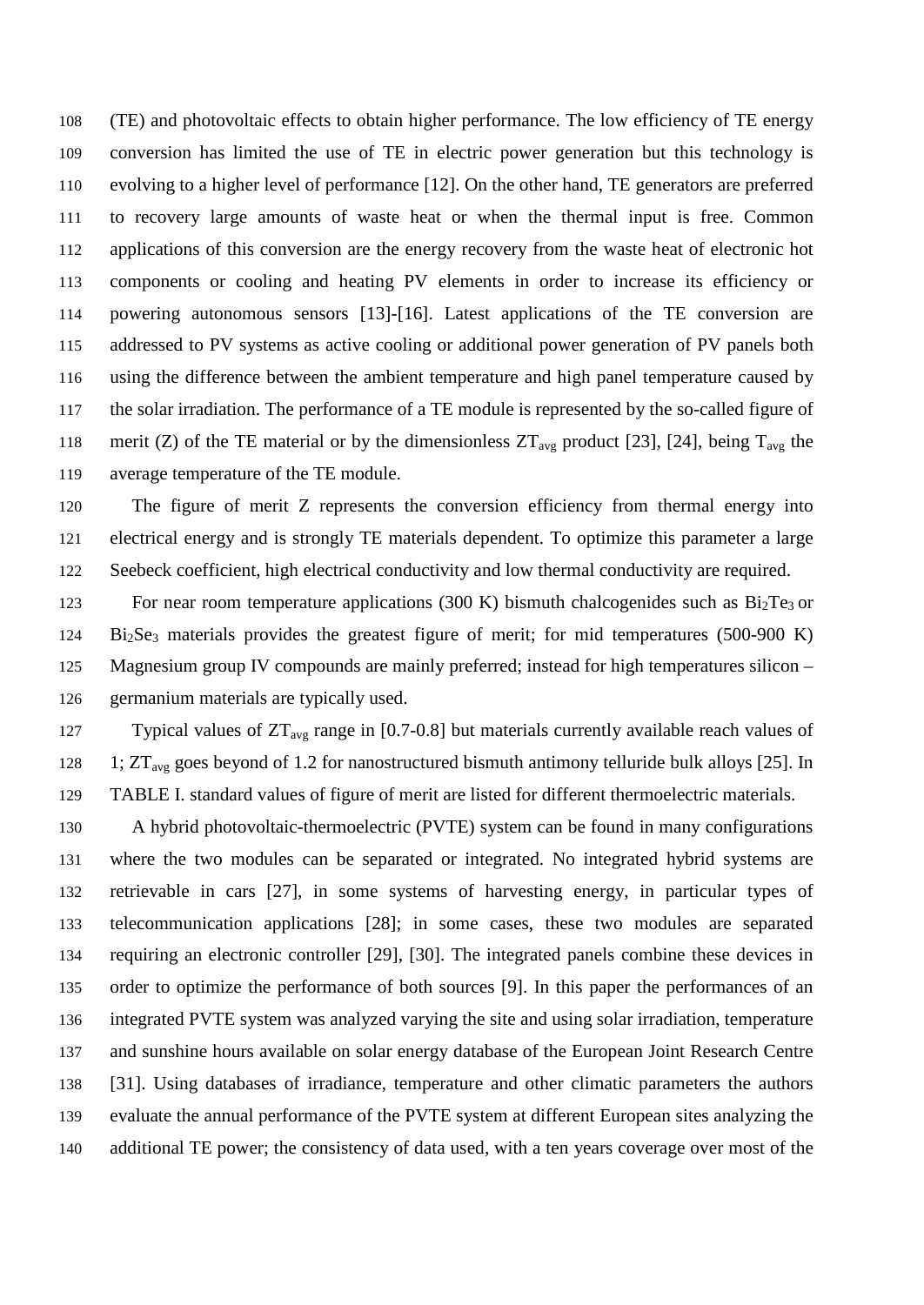141 regions considered, assure the reliability of the obtained results and can provide information 142 to investors, authorities and renewable energy market.

143 For this aim, first the theory of PV and TE conversion is shortly summarized; then the 144 model and the estimation algorithms of both photovoltaic and thermoelectric modules are 145 implemented with Matlab functions and verified by simulating commercial modules.

<span id="page-5-0"></span>146 **TABLE I.** FIGURE OF MERIT FOR DIFFERENT THERMOELECTRIC MATERIAL[S \[26\]](#page-23-7)

| <b>Thermoelectric</b><br>material | <b>Material name</b>                                          | <b>Manufacturing</b><br>type | $ZT_{\text{avg}}$ | <b>Scenario</b><br><b>Temperature</b> |
|-----------------------------------|---------------------------------------------------------------|------------------------------|-------------------|---------------------------------------|
|                                   | Bi <sub>2</sub> Te <sub>3</sub>                               | bulk                         | 0.74              | low                                   |
| Chalcogenides                     | $Bi_{0.52}Sb_{1.48}Te_3$                                      | bulk                         | 1.05              | low                                   |
|                                   | $Bi_{0.52}Sb_{1.48}Te_3$                                      | nanobulk                     | 0.52              | low                                   |
|                                   | $Na0.0283Pb0.945Te0.9733$                                     | nanobulk                     | 1.45              | high                                  |
| Silicon-                          | SiGe                                                          | bulk                         | 0.3               | high                                  |
| germanium                         | Si <sub>80</sub> Ge <sub>20</sub>                             | banowire                     | 0.53              | high                                  |
|                                   | SiGe                                                          | nanobulk                     | 0.22              | low                                   |
|                                   | CeFe <sub>4</sub> Sb <sub>12</sub>                            | bulk                         | 0.77              | high                                  |
| <b>Skutterudites</b>              | $Yb_{0.2}$ In <sub>0.2</sub> Co <sub>4</sub> Sb <sub>12</sub> | bulk                         | 0.93              | high                                  |
|                                   | $Ca_{0.18}Co_{3.97}Ni_{0.03}Sb_{12.40}$                       | bulk                         | 0.77              | high                                  |
| Oxides                            | $Ca_{2.4}Bi_{0.3}Na_{0.3}Co_{4}O_{9}$                         | bulk                         | 0.13              | high                                  |

147

148

#### 149 II. THE MODEL

150 A. SYSTEM LAYOUT AND ASSUMPTIONS

 A schematic representation of the PVTE system is reported in [Fig.1](#page-6-0) where the two blocks represent the PV and the TE modules; the thermal energy generated in the first block is converted to electricity by the second block. These elements can be reasonably considered separately, since the effects that lead to the generation of current can be considered independent of each other; indeed, even if the TE module is posteriorly integrated into the solar panel, and it exploits the temperature of the rear of the panel itself, this phenomenon affects the solar cell performance in a reasonably negligible way.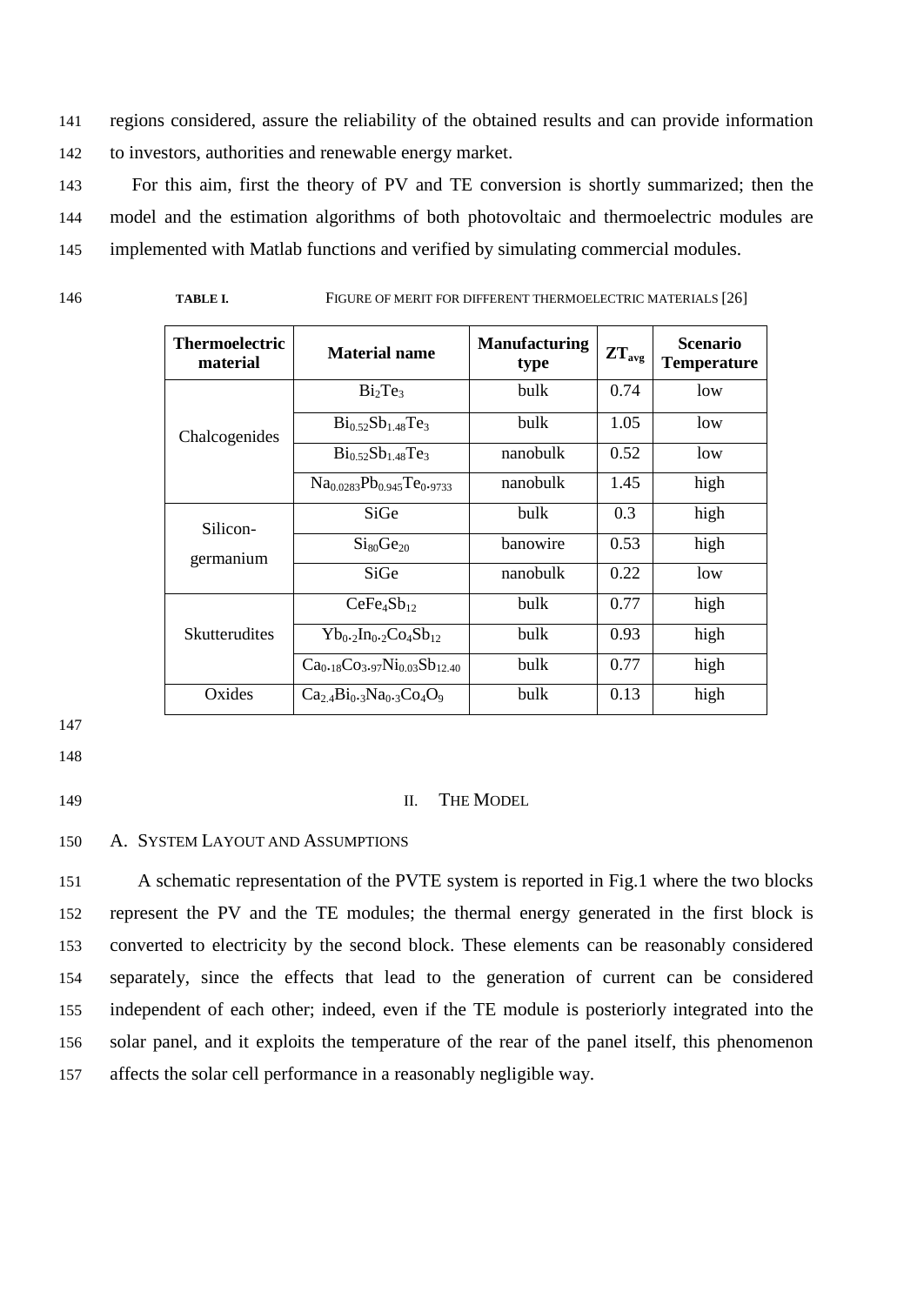

<span id="page-6-0"></span>159 Fig.1 *- PVTE hybrid system representation*

 The system operates at room temperature having as input the solar radiation and as output the total electric power generated by the system. At high solar irradiance the PV module 162 temperature ( $T_{max}$ ) can reach 50-60 °C and differs from room temperature by about 30°-40° C (*ΔT*). These values depend on the site, the type of the integration and of the period of year considered. To calculate the PV panel temperature (T), which strongly depends on the incident light, the working conditions and the installation conditions, the following relation was used [\[32\]:](#page-23-8)

$$
167 \t\t T = T_{amb} + c \cdot G \t\t(1)
$$

168 being *G* [W/m<sup>2</sup>] the irradiance and  $c$  [K·m<sup>2</sup>/W] a coefficient, known as the Ross coefficient, 169 which depends on the installation conditions of the PV panel. The values of  $c$  are 0.058 K· 170 m<sup>2</sup>/W for roof PV panels integrated, 0.036 K· m<sup>2</sup>/W for top of roof with small roof-module 171 distance (<10 cm), 0.027 K· m<sup>2</sup>/W for on top of roof with large roof-module distance (> 172 10cm), and  $0.020 \text{ K} \cdot \text{m}^2/\text{W}$  for free-standing.

In [TABLE II. t](#page-7-0)he obtained values for the six considered sites [\[31\]](#page-23-6) are listed, where  $T_{\text{max}}$ 174 represents the maximum value of the panel temperature and ∆*T* is the difference between 175  $T_{\text{max}}$  and  $T_{\text{amb}}$  at different *c* for each town considered.

- 176
- 177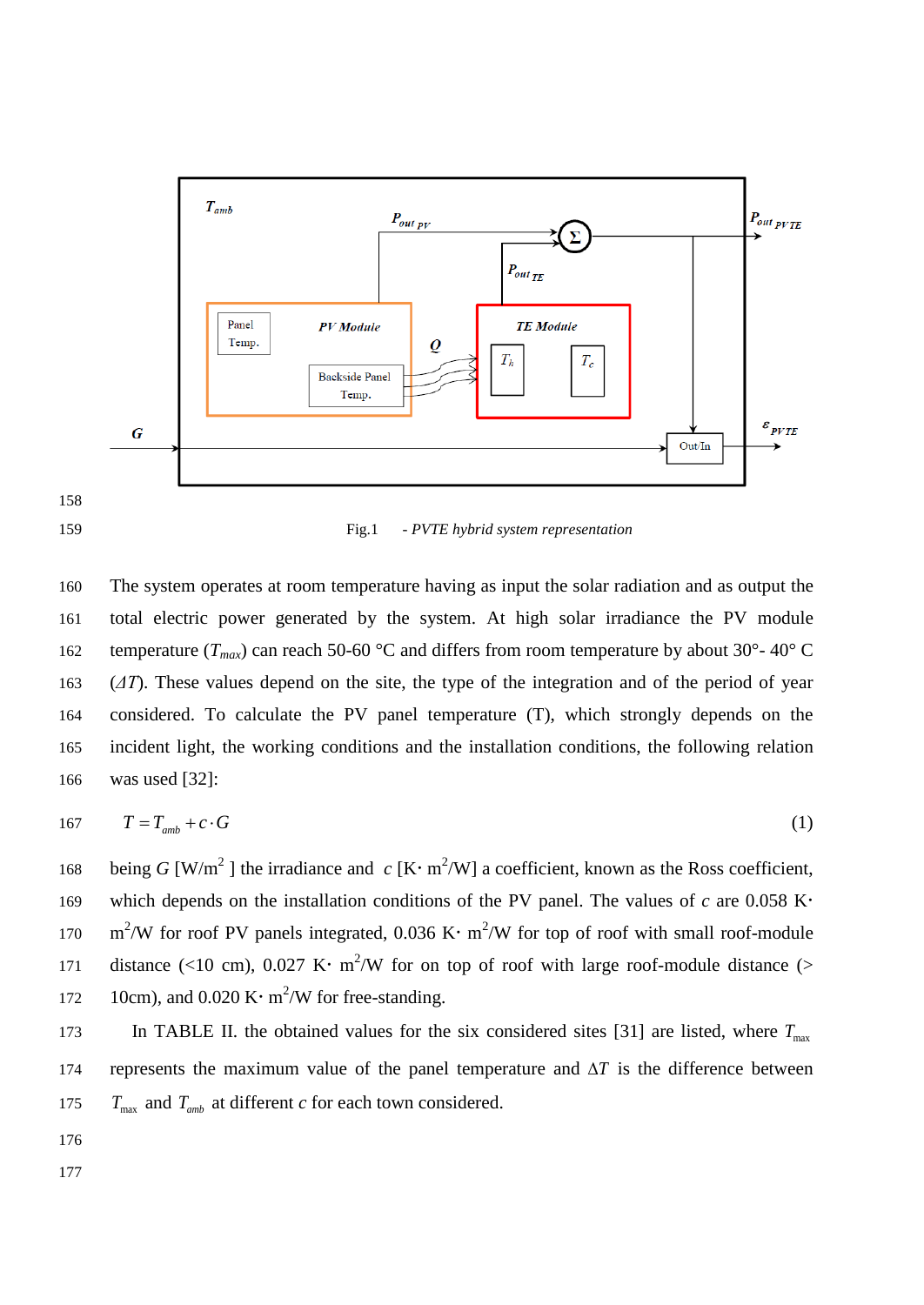|                  |                     |                     | $T_{max}$ [°C]      |                 | $\Delta T$ [°C]     |                     |                     |                     |  |  |  |
|------------------|---------------------|---------------------|---------------------|-----------------|---------------------|---------------------|---------------------|---------------------|--|--|--|
| <b>City</b>      | $c=0.058$           | $c = 0.036$         | $c = 0.027$         | $c = 0.020$     | $c=0.058$           | $c = 0.036$         | $c = 0.027$         | $c = 0.020$         |  |  |  |
|                  | K·m <sup>2</sup> /W | K·m <sup>2</sup> /W | K·m <sup>2</sup> /W | $K \cdot m^2/W$ | K·m <sup>2</sup> /W | K·m <sup>2</sup> /W | K·m <sup>2</sup> /W | K·m <sup>2</sup> /W |  |  |  |
| Pachino (Sicily) | 60                  | 48                  | 43                  | 39              | 32                  | 20                  | 15                  | 11                  |  |  |  |
| Taranto          | 58                  | 46                  | 41                  | 38              | 31                  | 19                  | 14                  | 11                  |  |  |  |
| Rome             | 56                  | 45                  | 40                  | 36              | 30                  | 19                  | 14                  | 10                  |  |  |  |
| Turin            | 50                  | 41                  | 37                  | 34              | 26                  | 16                  | 12                  | 9                   |  |  |  |
| Glasgow          | 32                  | 26                  | 23                  | 22              | 16                  | 10                  | 7                   | 5                   |  |  |  |
| Stockholm        | 37                  | 30                  | 28                  | 25              | 18                  | 11                  | 8                   | 6                   |  |  |  |

#### <span id="page-7-0"></span>179 **TABLE II.** MAX VALUES OF MODULE TEMPERATURE AND TEMPERATURE DIFFERENCE AT DIFFERENT 180 SITES FOR DIFFERENT PV INSTALLATION CONDITIONS

181

182 The performance of the combined system should be given in terms of both generated electric 183 power and overall system efficiency by highlighting their dependence on environmental 184 conditions, such as temperature and radiation, and on physical properties of the used material.

185 Starting from these considerations the principle of superposition is therefore usable; then 186 the generated electrical power of the overall system will be the sum of the electric powers 187 generated by both modules. Under this assumption the overall efficiency of the system can be 188 calculated as the ratio between the sum of the generated electric powers by each module, and 189 the power of the input system, i.e. the solar radiation available to the PV module. In this case, 190 both the front face temperature  $(T)$  and operating temperature of TE  $(T_m)$  will determine the 191 PV and the TE module performance, respectively. Precisely, the temperature of the cells 192 within the PV module (*T*) will depend on the ambient temperature  $(T_{amb})$  and on the incident 193 solar radiation flux  $(G)$ ; the operating TE temperature  $(T_m)$  will depend on rear panel 194 temperature  $(T_h)$  and on the ambient temperature  $(T_{amb})$ . It is useful to note that there is a heat 195 flow (*Q*) going from the PV to the TE module which is dissipated through the latter. Finally, 196 in order to preserve the energy balance, the following losses should be considered:

- 197 transformation losses due to conditioning circuits of the PV module (there are in fact
- 198 inverter and other circuitries), which are not included in the model;

199 • losses due to the Joule effect in the PV module;

- 200 losses due to the Joule effect in the TE module;
- 201 losses due to dispersion currents;
- 202 convection losses.

203 .

178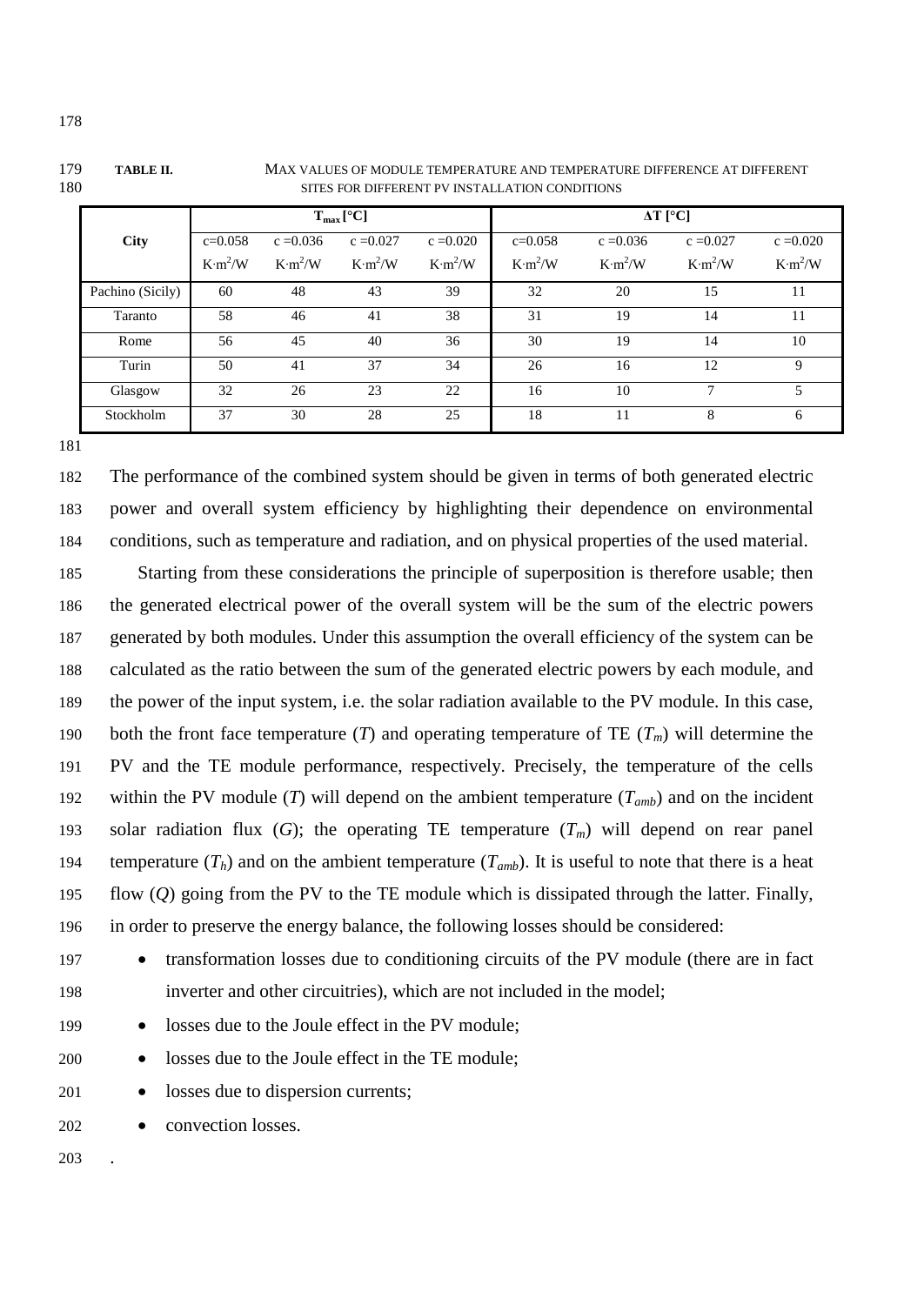#### 204 B. PV MATHEMATICAL MODEL

205 The simplest equivalent circuit of a PV cell consists of p-n junctions with a current 206 generator current having intensity dependent on the incident radiation power:

$$
207 \qquad I_{\rm L}\left(T,G\right) = I_{\rm SC}\left(T_{\rm ref},G_{\rm ref}\right) \frac{G}{G_{\rm ref}} \left[1 + \alpha \left(T - T_{\rm ref}\right)\right] \tag{2}
$$

 where the parameter *T* points out the influence of the temperature on the solar cell. Both simulation and characterization of PV cells require parametric estimation of the model's parameters and many works are dedicated to this issue [\[33\];](#page-23-9) in [\[34\]](#page-23-10) and an equivalent circuit with its parameters evaluation is presented, whereas in [\[35\]](#page-23-11) an equivalent circuit based on double-diode representation is used. The mathematical model uses a current source having intensity proportional to the incident radiance and two diodes simulating diffusion and recombination processes. This accurate model highlights different physical characteristics which are independent from each other:

216 
$$
I = I_{L} - I_{0D1} \left[ e^{\frac{(V + R_{s} \cdot I)}{V_{T} \cdot n_{1}}} - 1 \right] - I_{0D2} \left[ e^{\frac{(V + R_{s} \cdot I)}{V_{T} \cdot n_{2}}} - 1 \right] - \frac{V + R_{S} \cdot I}{R_{Sh}}
$$
(3)

217 where:

218  $\bullet$   $V_r = k \cdot T/q$ 

<sup>219</sup> • *q* is the electron charge (1.602·10<sup>-19</sup> C) and k the Boltzmann's constant (1.38·10<sup>-23</sup> J/K);

220  $\bullet$  *T* is the absolute temperature (K) of the p-n junction

 $221$  •  $I_{0D1}$  and  $I_{0D2}$  are the reverse saturation currents of the two diodes;

222 •  $n_1$  and  $n_2$  are the diodes ideality factors;

- 223  $R_s$  is the equivalent series resistance of the cell and  $R_{Sh}$  is the equivalent shunt resistance.
- 224

 The saturation currents in model (3) depend on the intrinsic characteristics of the PV cell, which in turn depend on several physical parameters that are not usually available for the commercial PV arrays. The diode ideality factors values may be arbitrarily chosen but 228 generally the initial values  $n_1=1$  and  $n_2=2$  can be selected in order to identify the model. A right estimation of these six parameters would be obtained by best fitting the model with a real panel. In [Fig.2](#page-9-0) the first diode represents the recombination current in the almost-neutral regions, while the second one represents recombination in the depletion region. In the same figure, *RS* is the series resistance including the silicon wafer, the contact resistance and, also,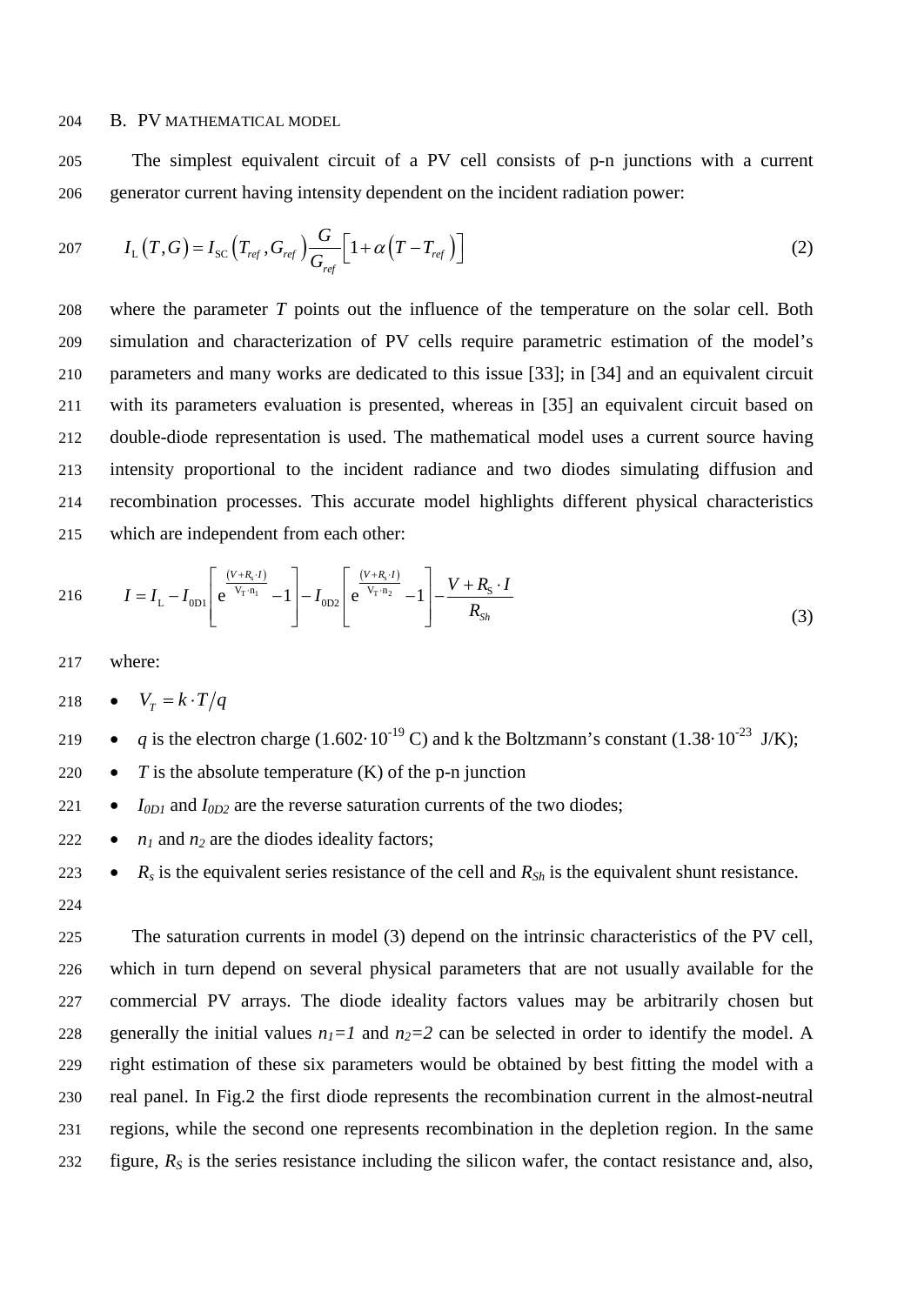the circuital resistance derived from connections to the terminals and thus, materially, 234 represents losses by Joule effect.  $R_{sh}$  is the parallel resistance deriving from leakage currents at the solar cell edges and from the inhomogeneity of the surface's; it represents the losses due to leakage current towards ground. Both resistors make the characteristic curve less "rectangularly shaped" and they reduce the maximum output power. In an ideal solar cell, obviously the resistance values of *RS* and *Rsh* should theoretically be zero and infinity respectively an assumption often used in the analysis and characterization of the panels.



<span id="page-9-0"></span>Fig.2 *- Two diodes equivalent circuit of a PV cell*



$$
I_{\text{module}} = N_{\text{p}} \cdot I; V_{\text{module}} = N_{\text{s}} \cdot V
$$
  
\n
$$
R_{\text{smodule}} = R_{\text{s}} \cdot N_{\text{s}} / N_{\text{p}}; R_{\text{sh module}} = R_{\text{sh}} \cdot N_{\text{s}} / N_{\text{p}}
$$
\n(4)

245 where a string is made of  $N_s$  cells in series, and a module is composed by  $N_p$  strings in parallel with the hypothesis that all the cells are identical and are subjected to the same radiance and temperature. This kind of model, known in the literature as *seven-parameters model* (*IL, IOD1, IOD2, n1, n2, RS, Rsh*), was already analysed by the authors using the Newton-Raphson method and its applicability to different plants has been verified [\[37\].](#page-23-13)

### C. TE MATHEMATICAL MODEL AND ITS VERIFICATION

 The fundamental element of a TE module is the thermocouple which is realized with two legs of a different doped semiconductor material; they are made of n-type and p-type doped semiconductor doped and are connected to each other by a metal plate usually made of copper.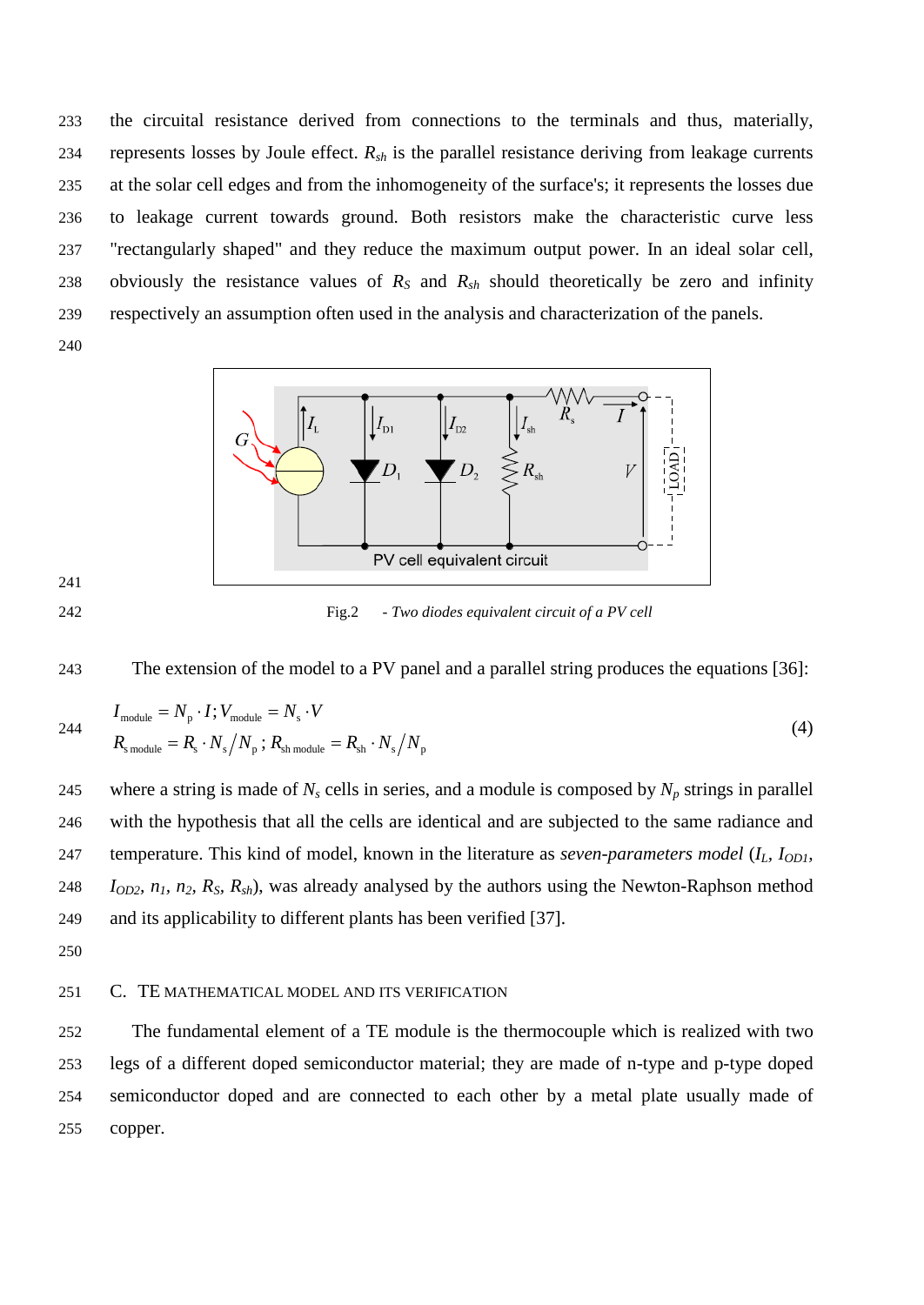256 In [Fig.3](#page-10-0) a generic TE module with *N<sub>TE</sub>* thermocouples connected electrically in series and 257 thermally in parallel is represented where  $h_p$  is the ceramic plate length,  $h_t$  and  $A_t$  are the 258 length and the cross-sectional area of the thermo-elements and  $h_c$  represents the copper 259 contact length.

- 260
- 261



262

<span id="page-10-0"></span>263 Fig.3 *– Basic structure of a TE module*

264 The thermal power extracted by a TE module is the result of the Peltier, Joule and Fourier 265 effects which model this phenomenon by means of the Seebeck coefficient *s*, the electrical 266 resistivity  $\rho$  and the thermal conductance  $\lambda$  of the material and of thermo-elements geometry 267 as function of both hot-side  $T_h$  and cold-side  $T_c$  temperatures [\[38\]:](#page-23-14)

$$
268 \qquad Q_{TE} = N_{TE} \left[ \lambda \frac{A_i}{h_i} \left( T_h - T_c \right) + s \cdot T_h \cdot I - \frac{1}{2} R \cdot I^2 \right] \tag{5}
$$

being *I* the thermo-module current and  $R = \rho \cdot h_t/A_t$ . Equation (5) is a simplified model of a TE module which consists of two semiconductor thermo-elements connected by conducting copper strips. A more accurate and realistic model requires to consider the thermal and electrical contact resistances between the thermo-elements and the ceramic plates. Precisely, the effect associated with ceramic layers, reduces the effective temperature difference across the two ends of the thermocouple according to:

275 
$$
\Delta T = T'_{h} - T'_{c} = \frac{T_{h} - T_{c}}{\left(1 + 2\frac{\lambda \cdot h_{p}}{\lambda_{p} \cdot h_{t}}\right)}
$$
(6)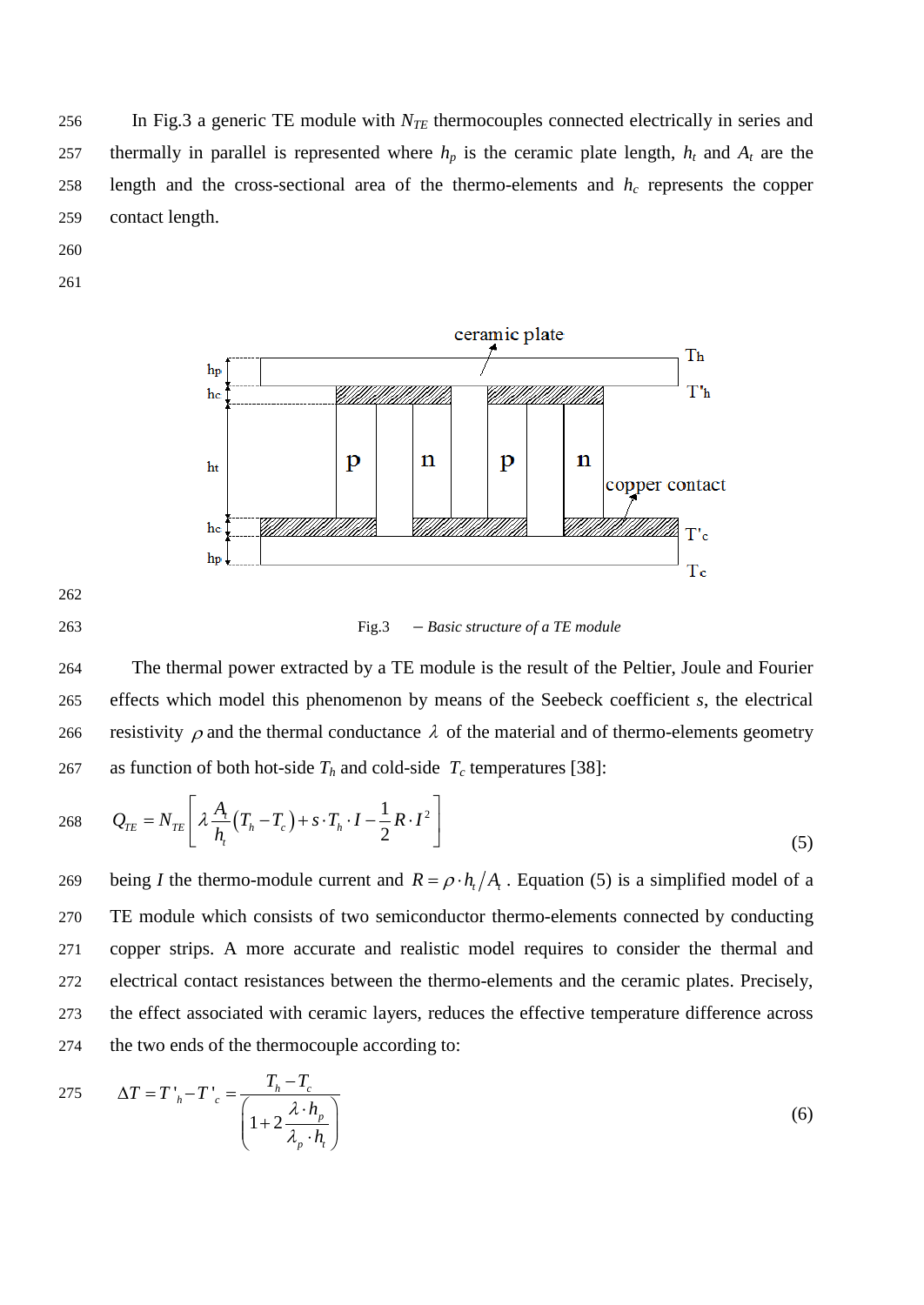where the effects related to the connected load should be considered. Really, if a resistive load is connected across the TE module terminals, an electrical current depending on the resistor value will flow in the load; low resistance values will produce an increment of the current and as a result the cooling of the hot junction and heating of the cold junction. The reduction of ∆*T* caused by this effect is dependent on the operating temperature and on the thermoelectric module properties and can be generally neglected.

Similarly, accounting for the electrical contact's contribution  $R_c$ , the total electrical resistance 283 of TE module can be expressed as:

284 
$$
R_{TE} = R + R_c = \frac{\rho \cdot h_i}{A_i} + 2 \frac{\rho_c}{A_i} = \frac{\rho (2 \cdot h_s + h_t)}{A_t}
$$
 (7)

being  $\rho_c$  the contact superficial resistivity and putting  $h_s = \rho_c / \rho$ . Combining (5), (6) and (7) 286 a more accurate expression of thermal power extracted by a TE module is obtained:  $\left( \partial_{TE} = N_{TE} \right) \left[ \lambda \frac{A_t}{h_t} \left( T^+_{\ \ h} - T^-_{\ c}{}^{\ t} \right) + s \cdot T^+_{\ \ h} \cdot I - \frac{1}{2} R_{TE} \cdot I^2 \right]$  $Q_{TE} = N_{TE} \left[ \lambda \frac{A_{_t}}{h_{_t}} (T^+_{h} - T^-_{c}^+) + s \cdot T^+_{h} \cdot I - \frac{1}{2} R_{TE} \cdot I \right]$ λ  $= N_{TE} \left[ \lambda \frac{A_t}{h_t} (T \, \cdot_h - T_c \, \cdot) + s \cdot T \, \cdot_h \cdot I - \frac{1}{2} R_{TE} \cdot I^2 \right]$ (8) 287

288 Considering *m* TE modules connected electrically in series and thermally in parallel, the 289 expression:

$$
290 \tQ = m \cdot Q_{TE} \t\t(9)
$$

291 takes into account the heat flow passing through the thermocouple in steady state calculated 292 as the sum of these three effects.

 The first term in (8) accounts the heat conduction relevant to the temperature difference, the second one is the result of Peltier effects and the third term is representative of the Joule 295 heating effect. Under these hypotheses, the current *I*, flowing in the electric load  $R_L$  connected to the TE generator, is given by:

297 
$$
I = m \frac{V_{TE}}{R_{in} + R_L} = \frac{V_o}{R_{in} + R_L}
$$
 (10)

298 where  $R_{in}$  is the internal electrical resistance of the TE generator, given by

$$
R_{in} = m \cdot R_{TE} \tag{11}
$$

300 and 
$$
V_o = m \cdot V_{TE} = m \cdot s \cdot N_{TE} (T'_{h} - T'_{c}) = m \cdot s \cdot N_{TE} \frac{(T_{h} - T_{c})}{\left(1 + 2 \frac{\lambda \cdot h_{p}}{\lambda_{p} \cdot h_{i}}\right)}
$$
 (12)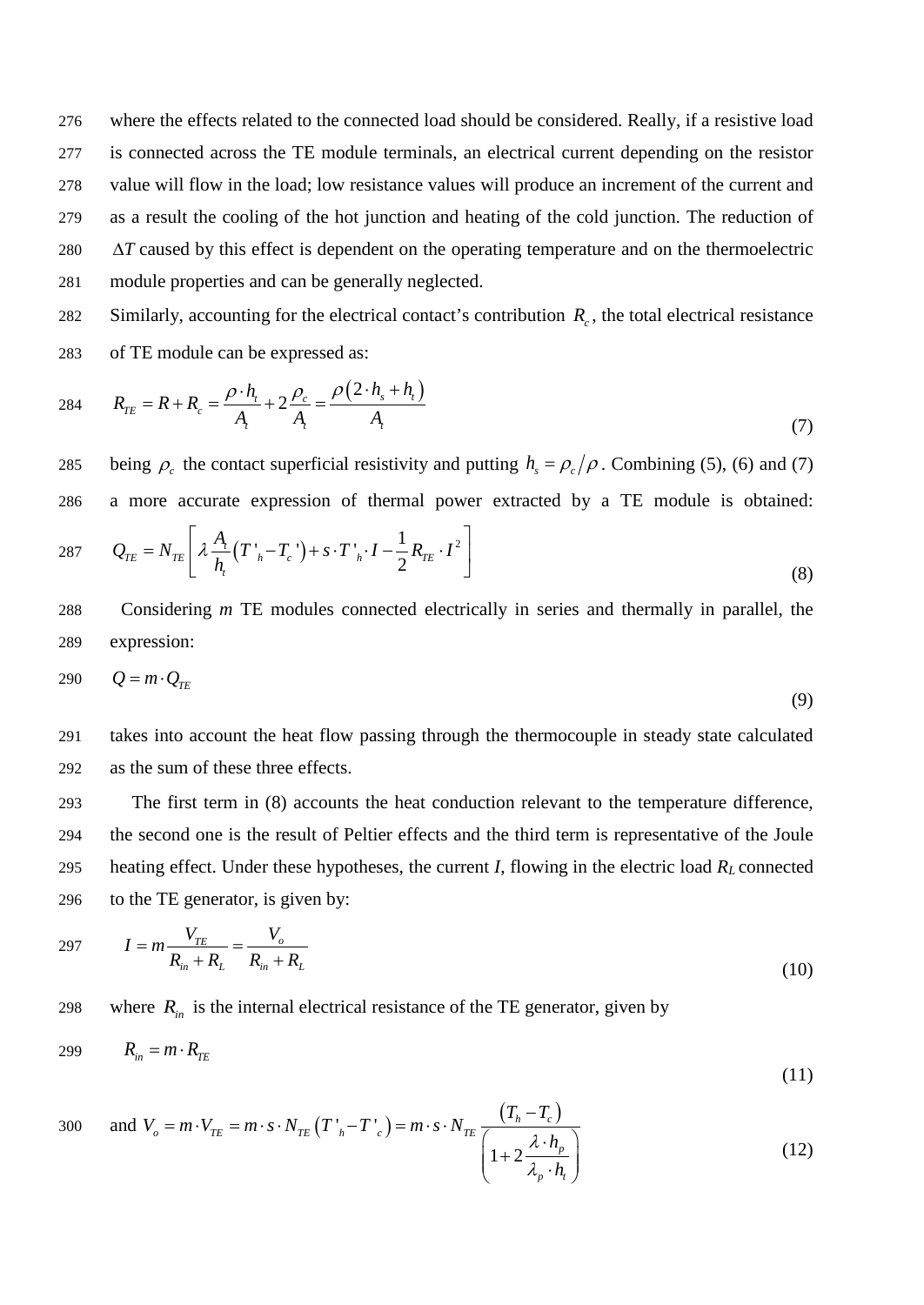301 the open-circuit voltage. The electric output power of the overall system is then [\[39\]:](#page-23-15)

302 
$$
P_{out_{TE}} = \frac{V_o^2 \cdot R_L}{(R_L + R_m)^2}
$$
 (13)

303 and varies with  $R<sub>L</sub>$  having a maximum when the load resistance match the internal resistance. 304 Therefore, the load resistance value affects both the power generation performance and the 305 Peltier effect at the interface with a change of temperature across the module. Particularly, in 306 the case  $R_L = R_{in}$  the maximum power transfer is realized with a negligible Peltier 307 contribution to temperature reduction.

308 The electrical quantities in (10)-(13) are defined in terms of three materials properties 309 ( $s, \rho, \lambda$ ) that usually are not provided by manufacturers and vary with operating temperature. 310 Generally, every manufacturer specifies the TE module producing performance curves, performance specifications  $(Q_{TE_{\text{max}}}$ ,  $I_{TE_{\text{max}}}$ ,  $V_{TE_{\text{max}}}$ ,  $A_{TE_{\text{max}}}$ ,  $R_{TE}$ ) and some geometrical parameters. 312 The parameters  $(s, \rho, \lambda)$  can be accurately determined using experimental setup or using 313 some theoretical equations [\[24\],](#page-23-0) [\[40\],](#page-23-16) [\[41\].](#page-23-17) Alternatively, these TE coefficients can be 314 modelled, supposing a uniform temperature along the side of the module and using the operating temperature  $T_m = (T_c + T_h)/2$  of the TE, by means of a second-order polynomials 316 equation [\[42\]](#page-24-0) depending on the manufacturer:

$$
s = a(T_m - 23)^2 + b(T_m - 23) + c
$$
  
\n
$$
0 = d(T_m - 23)^2 + e(T_m - 23) + f
$$
  
\n
$$
\lambda = g(T_m - 23)^2 + h(T_m - 23) + i
$$
  
\n
$$
a = -9.90 \cdot 10^{-10} [V/K^3]; b = 3.44 \cdot 10^{-7} [V/K^2]; c = 2.11 \cdot 10^{-4} [V/K];
$$
  
\nwith  $d = 6.28 \cdot 10^{-11} [\Omega \cdot mm/K^2]; e = 5.35 \cdot 10^{-8} [\Omega \cdot mm/K]; f = 10.85 \cdot 10^{-6} [\Omega \cdot mm];$ 

$$
g = 41.30 \cdot 10^{-6} \Big[ W / (mm \cdot K^3) \Big]; h = -3.32 \cdot 10^{-3} \Big[ W / (mm \cdot K^2) \Big]; i = 1.66 \Big[ W / (mm \cdot K) \Big];
$$

319

320 where the values used are related to CP2-127-06 TE module [\[43\].](#page-24-1) The consistence of the 321 values obtained throught (14) has been verified with Matlab simulations calculating the 322 Seebeck coefficient *s*, the electrical resistivity  $\rho$  and the thermal conductance  $\lambda$  of the material on the basis the manufacturer's specifications  $(Q_{TE_{\text{max}}}, I_{TE_{\text{max}}}, V_{TE_{\text{max}}}$ ,  $\Delta T_{\text{max}}$ ,  $R_{TE}$ ); to this 324 aim, three TE modules have been considered, i.e. Tellurex C2-30-1503, Marlov RC-12-4 and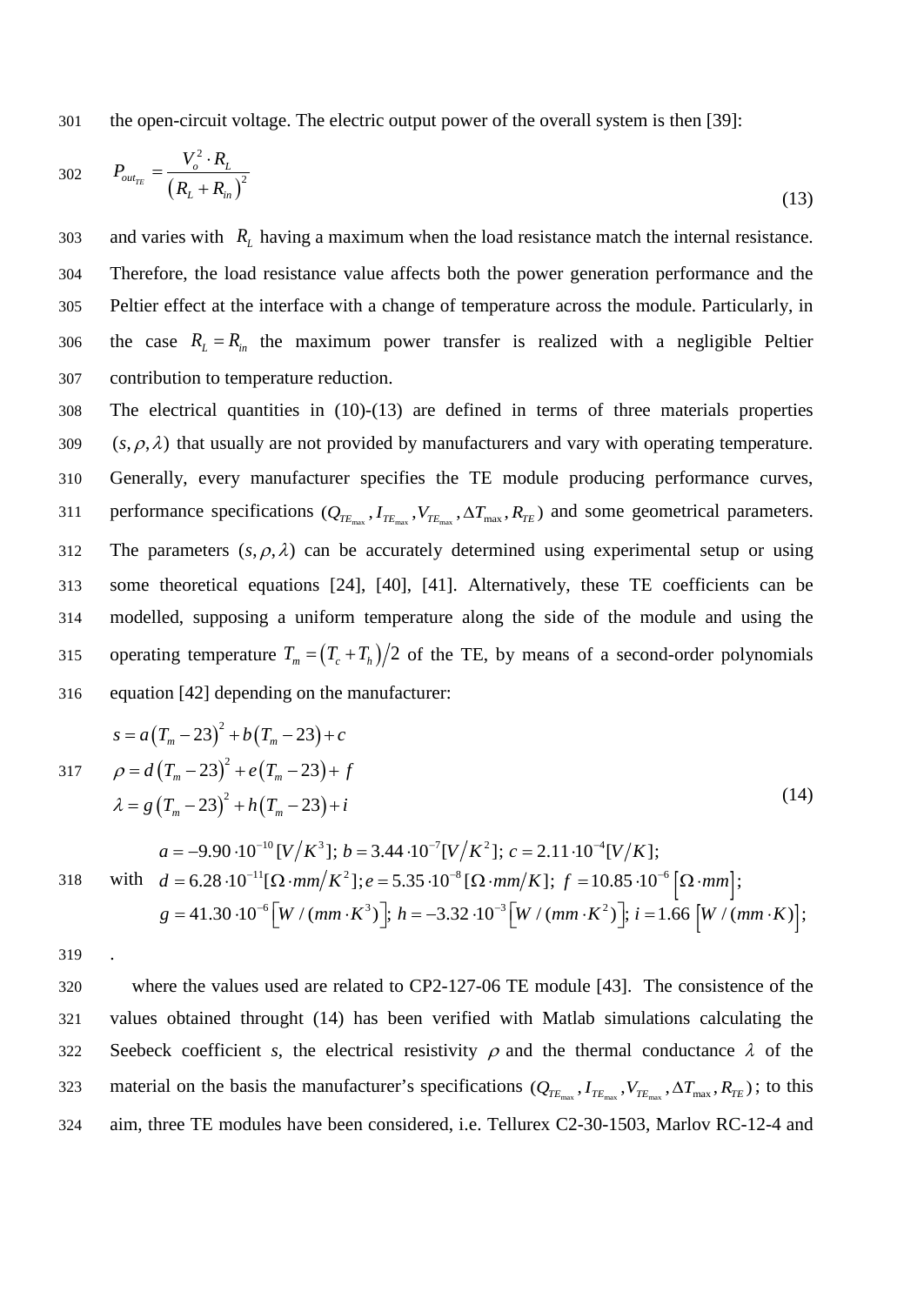325 Kryotherm TB 127-1-1.0-1.3. They are designed for cooling and heating applications with 326 geometrical, electrical and thermal parameters reported in TABLE III.

327 **TABLE III.** CHARACTERISTIC PARAMETERS OF THE CONSIDERED THERMOELECTRIC MODULES

| <b>Manufacturer</b> | <b>Model</b>   | Length<br>mml | Width<br>$\lceil$ mm $\rceil$ | <b>Thickness</b><br>[mm] | $R_{\rm TE}$<br>$\lceil \Omega \rceil$ | $\Delta T_{\rm max}$<br>[K] | $\mathbf{Q}_{\text{TEmax}}$<br>[W] |
|---------------------|----------------|---------------|-------------------------------|--------------------------|----------------------------------------|-----------------------------|------------------------------------|
| Tellurex            | $C2-30-1503$   | 30.00         | 30.00                         | 3.70                     | 3.85                                   | 341.15                      | 34.1                               |
| Marlov              | $RC-12-4$      | 29.97         | 29.97                         | 3.43                     | 3.20                                   | 339.15                      | 36.0                               |
| Kryotherm           | TB-127-1.0-1.3 | 30.00         | 30.00                         | 3.60                     | 3.20                                   | 342.15                      | 34.5                               |

328

329 In [TABLE IV.](#page-13-0) the values of  $(s, \rho, \lambda)$  estimated for the three TE module are reported.

<span id="page-13-0"></span>

330 **TABLE IV.**  $s, \rho, \lambda$  OBTAINED BY FITTING MANUFACTURER'S SPECIFICATIONS

| <b>Manufacturer</b> | Model            | -S          | $\mathcal{D}$                     |                |  |  |
|---------------------|------------------|-------------|-----------------------------------|----------------|--|--|
|                     |                  | [V/K]       | $\lceil \Omega \text{ mm} \rceil$ | $[$ W/mm K $]$ |  |  |
| <b>Tellurex</b>     | $C2-30-1503$     | 208.39e-6   | $10.07e-4$                        | 17.08e.3       |  |  |
| Marlov              | $RC-12-4$        | $209.24e-6$ | 11.31e-4                          | 16.07e.3       |  |  |
| Kryotherm           | $TB-127-1.0-1.3$ | $205.53e-6$ | 10.06e-4                          | 15.97e.3       |  |  |

331

332 The goodness of the model has been verified using the specifications of the CP2-127-06 TE 333 module and comparing (see [TABLE V.\)](#page-13-1) the results of (14) with the results obtained by using 334 the model in [\[44\],](#page-24-2) [\[45\]](#page-24-3) for different values of temperature;  $T_c$  values are the average 335 temperatures relevant to both coldest and the hottest month of the year and  $T<sub>h</sub>$  values are the 336 front panel tempearature evaluated through (1) considering the environmental parameters of 337 the site  $(T_c, G)$  and PV panels installed on the top of roof with small roof-module distance 338 *(c=0.036 K·m<sup>2</sup>/W)*. An in-depht analysis of the results shows that the maximum deviation of the figure of merit  $Z = s^2/\rho \lambda$  between estimated using (14) and [\[44\],](#page-24-2) [\[45\]](#page-24-3) is less than 0.7%.

<span id="page-13-1"></span>

| 340 |  | <b>TABLE V.</b> COMPARISON BETWEEN $s, \rho, \lambda$ ESTIMATION BY (14) AND [44], [45] USING THE CP2-127-08 TE |  |
|-----|--|-----------------------------------------------------------------------------------------------------------------|--|
|     |  |                                                                                                                 |  |

341 SPECIFICATIONS

| <b>City</b> | $T_c$<br>[°C] | T <sub>h</sub><br>[°C] | S<br>[V/K] | $\rho$<br>$[\Omega \text{ mm}]$ | λ<br>$\lceil W/mm \rceil$<br>$K$ ] | S<br>[V/K]      | $\rho$<br>$\Omega$ mm | λ<br>$[$ W/mm K $]$ |  |
|-------------|---------------|------------------------|------------|---------------------------------|------------------------------------|-----------------|-----------------------|---------------------|--|
|             |               |                        |            | Eq. $(14)$                      |                                    | $[44]$ , $[45]$ |                       |                     |  |
| Pachino     | 13            | 29                     | 210.21e-6  | $10.74e-4$                      | 16.66e.3                           | 210.26e-6       | 10.75e-4              | 16.66e.3            |  |
| (Sicily)    | 28            | 48                     | 215.84e-6  | 11.64e-4                        | 16.18e.3                           | 215.89e-6       | 11.67e-4              | 16.19e.3            |  |
| Taranto     | 10            | 23                     | 208.62e-6  | $10.50e-4$                      | 16.82e.3                           | 208.67e-6       | $10.51e-4$            | 16.83e.3            |  |
|             | 27            | 46                     | 215.37e-6  | 11.56e-4                        | 16.22e.3                           | 215.41e-6       | 11.59e-4              | 16.22e.3            |  |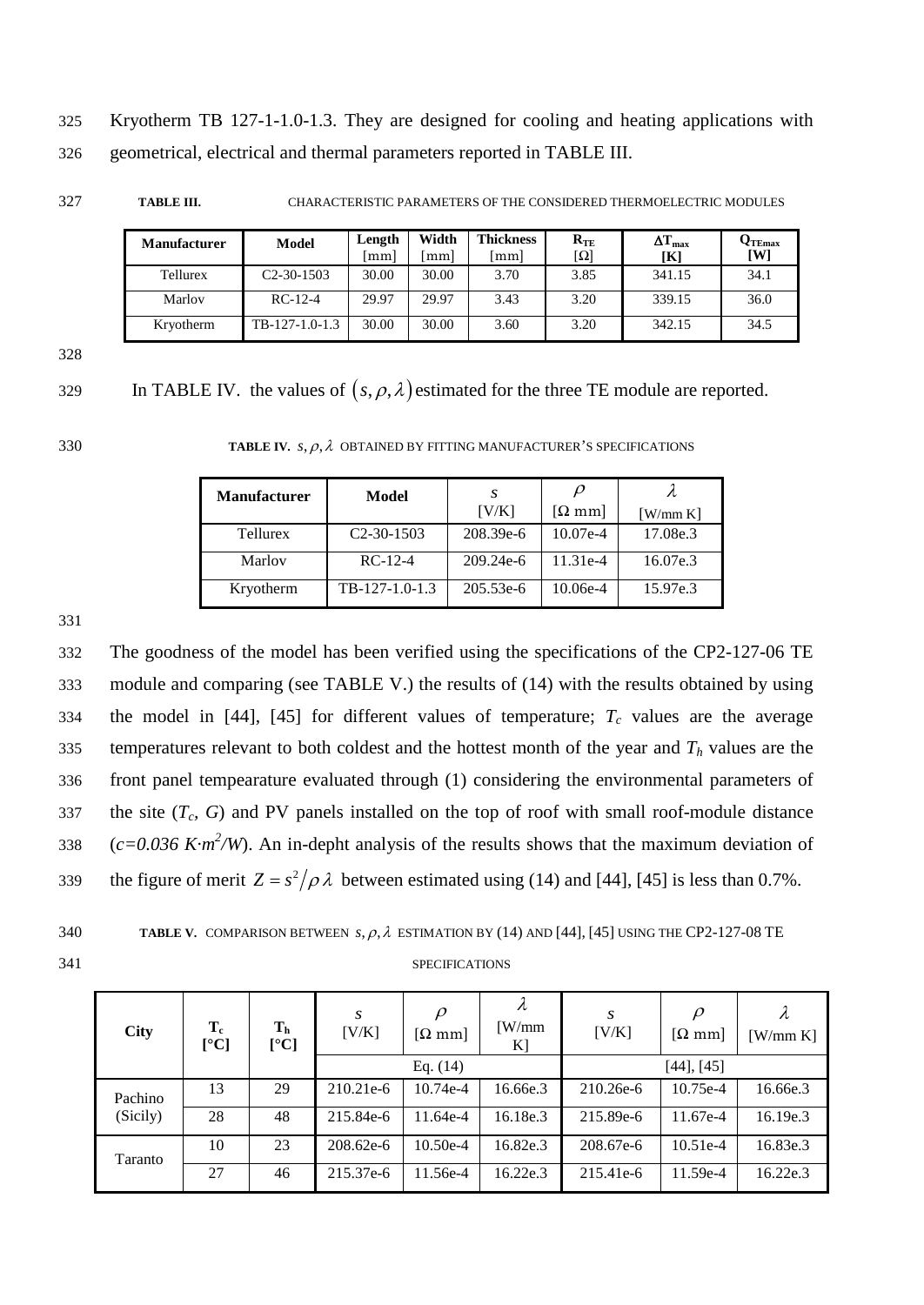| Rome      | 9    | 21 | 208.08e-6   | $10.42e-4$ | 16.88e.3 | 208.13e-6 | $10.43e-4$ | 16.89e.3 |
|-----------|------|----|-------------|------------|----------|-----------|------------|----------|
|           | 26   | 45 | 215.05e-6   | 11.51e-4   | 16.24e.3 | 215.09e-6 | 11.53e-4   | 16.25e.3 |
| Turin     | 5    | 17 | 206.63e-6   | $10.20e-4$ | 17.05e.3 | 206.68e-6 | $10.22e-4$ | 17.05e.3 |
|           | 25   | 41 | 214.25e-6   | 11.38e-4   | 16.30e.3 | 214.29e-6 | $11.40e-4$ | 16.31e.3 |
| Glasgow   | 5    | 9  | $205.14e-6$ | 9.98e-4    | 17.23e.3 | 205.19e-6 | $10.02e-4$ | 17.23e.3 |
|           | 16   | 26 | $210.21e-6$ | $10.74e-4$ | 16.66e.3 | 210.26e-6 | $10.75e-4$ | 16.66e.3 |
| Stockholm | $-1$ | 3  | 202.85e-6   | 9.64e-4    | 17.52e.3 | 202.90e-6 | $9.71e-4$  | 17.52e.3 |
|           | 19   | 30 | 211.41e-6   | $10.93e-4$ | 16.54e.3 | 211.46e-6 | $10.94e-4$ | 16.55e.3 |

344 Finally, substituting in (10) - (13) the parameters *s*,  $\rho$ ,  $\Box$  estimated throught (14) it is possible to obtain the electrical parameters of the TE module.

### D. PVTE PERFORMANCE INDEXES

 The mathematical model of the hybrid system is based on the integration of the PV cells with the TE modules previously described; the system combines radiation and thermal energy to produce electricity. In particular, the PV cells convert solar radiation into electricity whereas the TE modules transform the heat generated below the PV cells in electric power.

 In this analysis it is assumed that the rear temperature of the panel almost equal to the temperature present on the front side of the panel itself and that the TE module posteriorly integrated into the PV panel with the hot junction at the same temperature of rear side of the panel and the cold junction at ambient temperature [\[14\],](#page-22-6) [\[46\],](#page-24-4) [\[47\].](#page-24-5)

 It is well known that when the PV module works at the maximum power point, its output power can be expressed as:

$$
B_{out,max_{pv}} = I_{mp} \cdot V_{mp} \tag{15}
$$

358 where  $I_{mp}$  and  $V_{mp}$  are the current and the voltage calculated at the maximum power point, respectively, even if environmental conditions can produce performances variation especially in PV plants where several modules are connected in string [\[48\].](#page-24-6)

 As regards the PV module, the efficiency assessed under the universally recognized standard test conditions (STC), is expressed in terms of the open-circuit voltage and the short-circuit current, as:

$$
364 \t\t \varepsilon_{\text{pv}_{STC\%}} = \frac{FF \cdot I_{sc} \cdot V_{oc}}{A_p \cdot G_{STC}} \cdot 100 = \frac{I_{mp} \cdot V_{mp}}{A_p \cdot G_{STC}} \cdot 100 \tag{16}
$$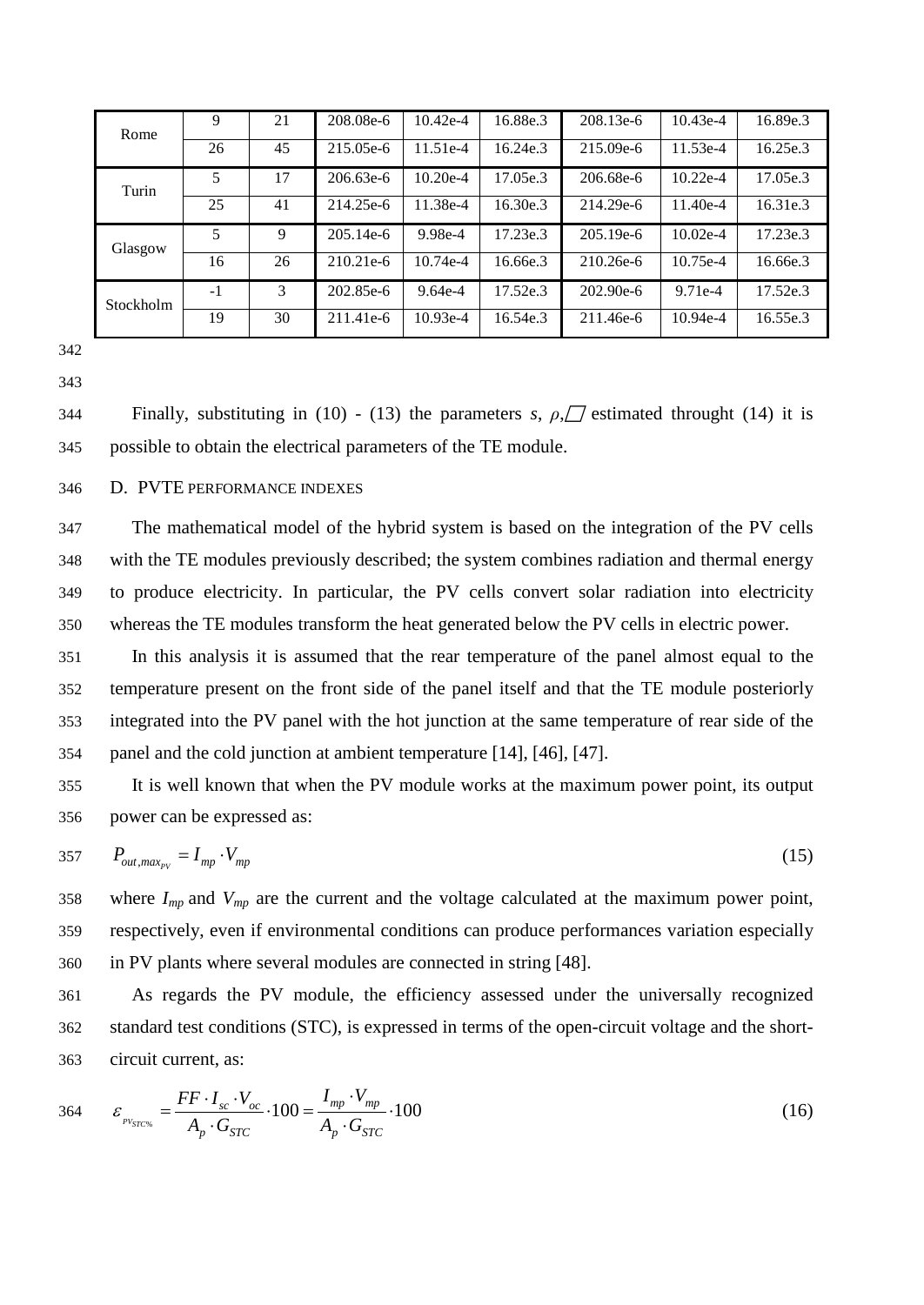365 where  $A_p$  and  $FF = I_{mp} \cdot V_{mp}/I_{sc} \cdot V_{oc}$  are the area and fill factor of the PV panel, respectively. 366 Under these assumptions, the efficiency of the PV module at a generic radiance (*G*) is 367 expressed as:

$$
368 \t \t \varepsilon_{\frac{pv_{\phi_6}}{A_p} - \frac{I_{mp} \cdot V_{mp}}{A_p \cdot G}} \cdot 100 \t (17)
$$

369 while, the final yield, useful to compare different PV systems at the same operating site, is 370 expressed as:

$$
Y_{p} = \frac{E_{p}}{P_n} \tag{18}
$$

372 where  $E_{PV}$  is the average energy that the PV panel generates monthly or yearly and  $P_n$  is the 373 nominal power of the solar generator. TE performance varies significately with TE materials, 374 module geometry and contact properties; the maximum otput power depends on both the amount of input heat and of the load resistance  $R<sub>L</sub>$  which should be as close as possible to the 376 internal electrical resistance of the thermo-generator  $R_{in}$ . Moreover the conversion efficiency increases with temperature difference and thermo-element length [\[49\].](#page-24-7) In relation to  $R_{in}$ , the 378 power output of the TE module increases with the number of the modules because the electric 379 output power increases with "the square of *m*" while efficiency remains almost unchanged.

 It could occur that when the current in the thermo-element increases, the component related to the Joule effect takes over on other energy components; this means a drastic performance reduction in terms of both efficiency and power. For this reason, when the TE module is forced to work under these conditions, it is preferred to increase *m*; obviously, this provides the physical limit for having no losses. However, where the space and the costs allow it, the use of multiple TE modules is advisable to increase the output power.

386 Finally, the TE global efficiency and the final yield can be expressed as:

$$
s_{TE} = \frac{P_{out_{TE}}}{Q} \tag{19}
$$

388 In the proposed analysis *m*=37 TE modules integrated behind the PV panel have been 389 considered. In this case the total generated power of the PVTE hybrid system is the sum of the 390 power output of each system:

$$
P_{out,max_{PVE}} = P_{out,max_{PV}} + P_{out_{TE}} \tag{20}
$$

392 with a conversion efficiency given by: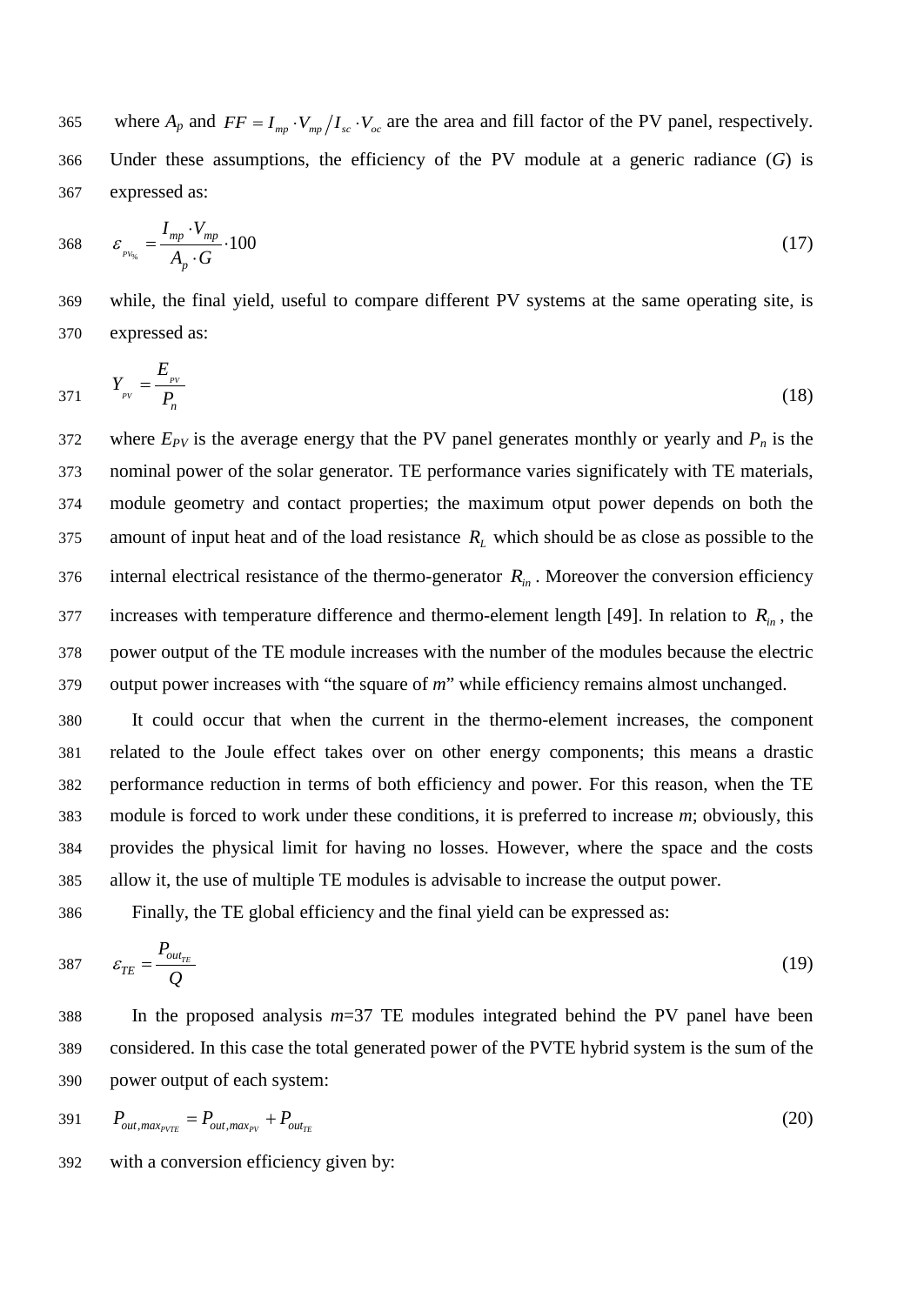$$
393 \t\t \varepsilon_{_{PVTE_{\gamma_6}}} = \frac{P_{out,max_{PV}} + P_{out_{TE}}}{G} \cdot 100 \t\t (21)
$$

 Then, the energy generated by the PVTE hybrid system is calculated by summing the overall power at each single hour as:

$$
396 \t E_{\text{pyTE}} = P_{\text{out,max}_{\text{pyTE}}} \cdot h \tag{22}
$$

 where *h* represents the hours of average radiance; so the final yield of the overall system performance is:

399 
$$
Y_{PVTE} = \frac{E_{PVTE}}{P_n}
$$
 (23)

according to IEC standard 61724 [\[50\].](#page-24-8)

#### **III.** TEST PERFORMANCE AND RESULTS

 The performance of the PVTE system was characterized considering global radiation data at different sites by evaluating power and energy generated, efficiency and final yield for PV, TE and integrated PVTE system.

 The sites have been chosen to verify how performance varies when the irradiance and the 406 temperature distributions reach higher values. The radiance  $(G)$ , the sunshine hours  $(d_h)$  and 407 the ambient temperature  $(T_{amb})$  used in the model have been obtained by using the online database provided by the Joint Research Centre of the European Commission and of the National Renewable Energy Laboratory [\[31\].](#page-23-6)

 In order to have a global view of the performance of the system under consideration, the data for each month of the year have been downloaded. For every day of each month the system acquires the data at regular intervals of 15 minutes sunrises to sunset; for each acquisition time the algorithm produces a mean of several measurements. [TABLE VI. s](#page-17-0)hows the average data of global radiance, ambient temperature and hours of daily radiance for best tilt solar panel. Data highlight that the towns closer to the equator have higher radiance and temperature values with respect to northern one with very similar trends. Small differences show Glasgow and Stockholm; in fact, during the coldest months of the year in Glasgow the radiance and the temperature are higher than in Stockholm while in the warmer months it is the opposite. Finally, the average hours of radiance over a year shows that in the winter months, the cities farthest from the equator have shorter days with respect to those in southern Europe; vice versa in the summer months, the cities in northern Europe have longer days and hence more hours of sunlight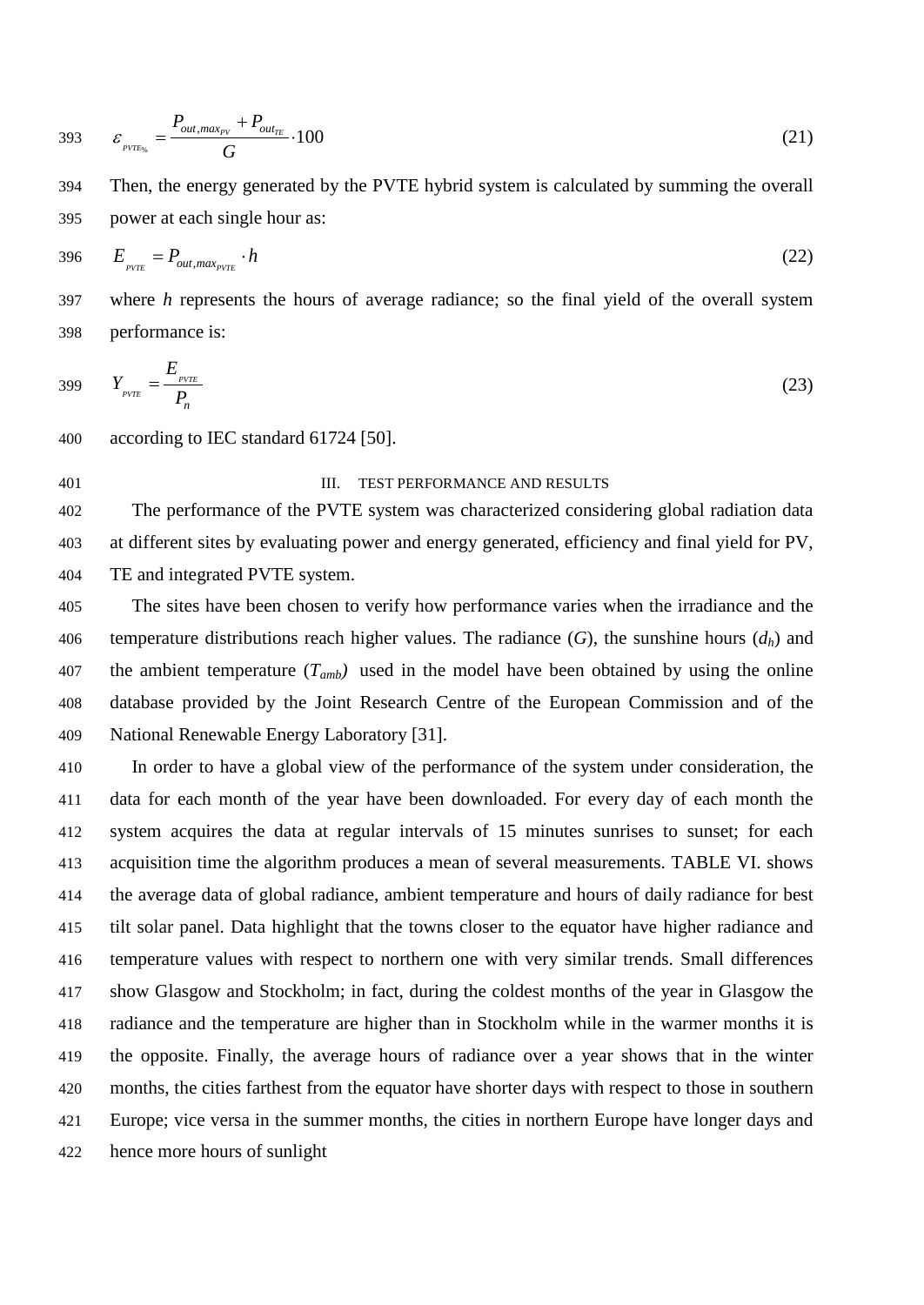423 In [\[38\]](#page-23-14) an inclination angle of 0° was considered in order to verify the system performance 424 with same initial conditions. Now, using best tilt angle, best performance should be estimated 425 for each considered site.

|                                  | Stockholm                        |                                  |              | Glasgow                              |                                             |              | Turin          |                                | Rome         |                                      |                                         | Taranto         |                                  |                                 | Pachino<br>(Sicily) |                          |                                  |              |  |
|----------------------------------|----------------------------------|----------------------------------|--------------|--------------------------------------|---------------------------------------------|--------------|----------------|--------------------------------|--------------|--------------------------------------|-----------------------------------------|-----------------|----------------------------------|---------------------------------|---------------------|--------------------------|----------------------------------|--------------|--|
| Month                            | G<br>$\left[\text{W/m}^2\right]$ | T <sub>amb</sub><br>$\Gamma$ Cl  | $d_h$<br>[h] | $\mathbf G$<br>$\lceil W/m^2 \rceil$ | T <sub>amb</sub><br>$\lceil \circ C \rceil$ | $d_h$<br>[h] | G<br>$[W/m^2]$ | $T_{amb}$<br>$\lceil C \rceil$ | $d_h$<br>[h] | $\mathbf G$<br>$\lceil W/m^2 \rceil$ | T <sub>amb</sub><br>$\lfloor C \rfloor$ | $d_h$ [h]       | G<br>$\left[\text{W/m}^2\right]$ | T <sub>amb</sub><br>$\Gamma$ Cl | $d_h$<br>[h]        | $\mathbf G$<br>$[W/m^2]$ | $T_{amb}$<br>$\lfloor C \rfloor$ | $d_h$<br>[h] |  |
| Jan                              | 98                               | $-1.1$                           | 06:15        | 121                                  | 4.9                                         | 07:15        | 325            | 5,2                            | 08:45        | 330                                  | 9,2                                     | 09:15           | 360                              | 10,3                            | 09:15               | 433                      | 12.7                             | 09:45        |  |
| Feb                              | 194                              | $-0.8$                           | 08:45        | 187                                  | 5.4                                         | 09:15        | 436            | 7.3                            | 09:45        | 409                                  | 9.9                                     | 10:15           | 417                              | 10.6                            | 10:15               | 490                      | 13.0                             | 10:15        |  |
| Mar                              | 253                              | 1.3                              | 11:15        | 259                                  | 6.8                                         | 11:15        | 441            | 10.9                           | 11:45        | 426                                  | 11.9                                    | 11:45           | 444                              | 12.3                            | 11:45               | 497                      | 14.4                             | 11:45        |  |
| Apr                              | 303                              | 6,2                              | 14:15        | 310                                  | 8.6                                         | 13:30        | 411            | 13.5                           | 13:15        | 446                                  | 14.4                                    | 12:45           | 459                              | 15.1                            | 12:45               | 508                      | 16.5                             | 12:45        |  |
| May                              | 352                              | 11.1                             | 16:00        | 313                                  | 11.6                                        | 15:30        | 402            | 18.6                           | 14:15        | 449                                  | 19,6                                    | 14:15           | 458                              | 20,4                            | 14:15               | 497                      | 21.0                             | 13:45        |  |
| Jun                              | 300                              | 16.0                             | 17:30        | 276                                  | 14,2                                        | 16:30        | 403            | 22,7                           | 15:00        | 460                                  | 23,8                                    | 14:45           | 468                              | 24,7                            | 14:45               | 496                      | 25,3                             | 14:15        |  |
| Jul                              | 309                              | 19,2                             | 17:00        | 273                                  | 16.1                                        | 16:00        | 445            | 24,6                           | 14:30        | 509                                  | 26,0                                    | 14:15           | 507                              | 27,3                            | 14:15               | 541                      | 27.8                             | 13:45        |  |
| Aug                              | 293                              | 19.1                             | 14:45        | 263                                  | 16,2                                        | 14:30        | 437            | 24.0                           | 13:45        | 524                                  | 26.0                                    | 13:15           | 527                              | 27,0                            | 13:15               | 546                      | 28.0                             | 13:15        |  |
| Sep                              | 269                              | 14,4                             | 12:15        | 242                                  | 14.3                                        | 12:15        | 437            | 24.0                           | 13:45        | 478                                  | 22,1                                    | 12:15           | 481                              | 23,0                            | 12:15               | 517                      | 24.8                             | 12:15        |  |
| Oct                              | 196                              | 8.8                              | 09:45        | 186                                  | 11.0                                        | 10:15        | 354            | 15.8                           | 10:45        | 424                                  | 18.9                                    | 10:45           | 448                              | 19.6                            | 10:45               | 506                      | 21.9                             | 10:45        |  |
| Nov                              | 127                              | 3.7                              | 07:15        | 159                                  | 7.7                                         | 07:45        | 302            | 9.9                            | 09:15        | 363                                  | 14,1                                    | 09:15           | 367                              | 15.0                            | 09:45               | 461                      | 17.8                             | 09:45        |  |
| Dec                              | 61                               | 0,2                              | 05:45        | 113                                  | 4.9                                         | 06:45        | 333            | 6.0                            | 08:15        | 331                                  | 10.5                                    | 08:45           | 383                              | 11.7                            | 08:45               | 437                      | 14.4                             | 09:15        |  |
| <b>Best</b><br>Tilt $[^{\circ}]$ |                                  | 41                               |              |                                      | 38                                          |              |                | 39                             |              |                                      | 35                                      |                 | 34                               |                                 |                     |                          | 33                               |              |  |
| Azimut<br>$I^{\circ}I$           | $\Omega$                         |                                  |              |                                      | $\Omega$                                    |              |                | $\Omega$                       |              |                                      | $\Omega$                                |                 | $\Omega$                         |                                 |                     | $\theta$                 |                                  |              |  |
| Latitude                         |                                  | 59°19'44" North<br>55°57'2" Nord |              |                                      | 45°4'15" North                              |              |                | 41°53'34" North                |              | 40°27'56" Nord                       |                                         | 36°42'43" North |                                  |                                 |                     |                          |                                  |              |  |
| Longitu<br>de                    |                                  | 18°3'53" East                    |              |                                      | 4°6'34" Ovest                               |              |                | 7°41'8" East                   |              |                                      | 12°28'57" East                          |                 | 17°14'52 Est                     |                                 |                     |                          | 15°5'33" East                    |              |  |

<span id="page-17-0"></span>426 **TABLE VI.** GLOBAL IRRADIANCE, AVERAGE TEMPERATURE AND DAYLIGHT HOURS FOR THE CONSIDERED SITES

427

 The tests have been conducted according to the hypotheses of *i)* solar module subjected to uniform illumination without shadow zones, *ii)* equal rear and front panel temperature, *iii)* TE hot junction temperature equal to rear temperature of the PV, *iv)* TE cold junction temperature equal to the ambient temperature (by assuming that the system is not working with an 432 additional cooling system). The PV panel front temperature is been calculated by equation (1) using the value 0.036 K∙m<sup>2</sup> <sup>433</sup> /W for *c* and considering the monthly average data of temperature and global radiation for each location at different times of the day. It is worth to underline that there is a wide literature which analyses the correlation among temperature, weather conditions and material properties and then several models for cell temperature have been proposed as a function of the wind speed, solar radiation and ambient temperature in different implicit and explicit equations [\[52\].](#page-24-9) The performance of the method has also been verified using one PV panel and *m=37* TE modules. The PV was a IP10P model by Istar Solar 440 consisting of  $N_p = 2$  parallel-connected strings each composed by  $N_s = 36$  series-connected polycrystalline silicon cells and provides a peak output of 10 W [\[53\];](#page-24-10) the dimensions of the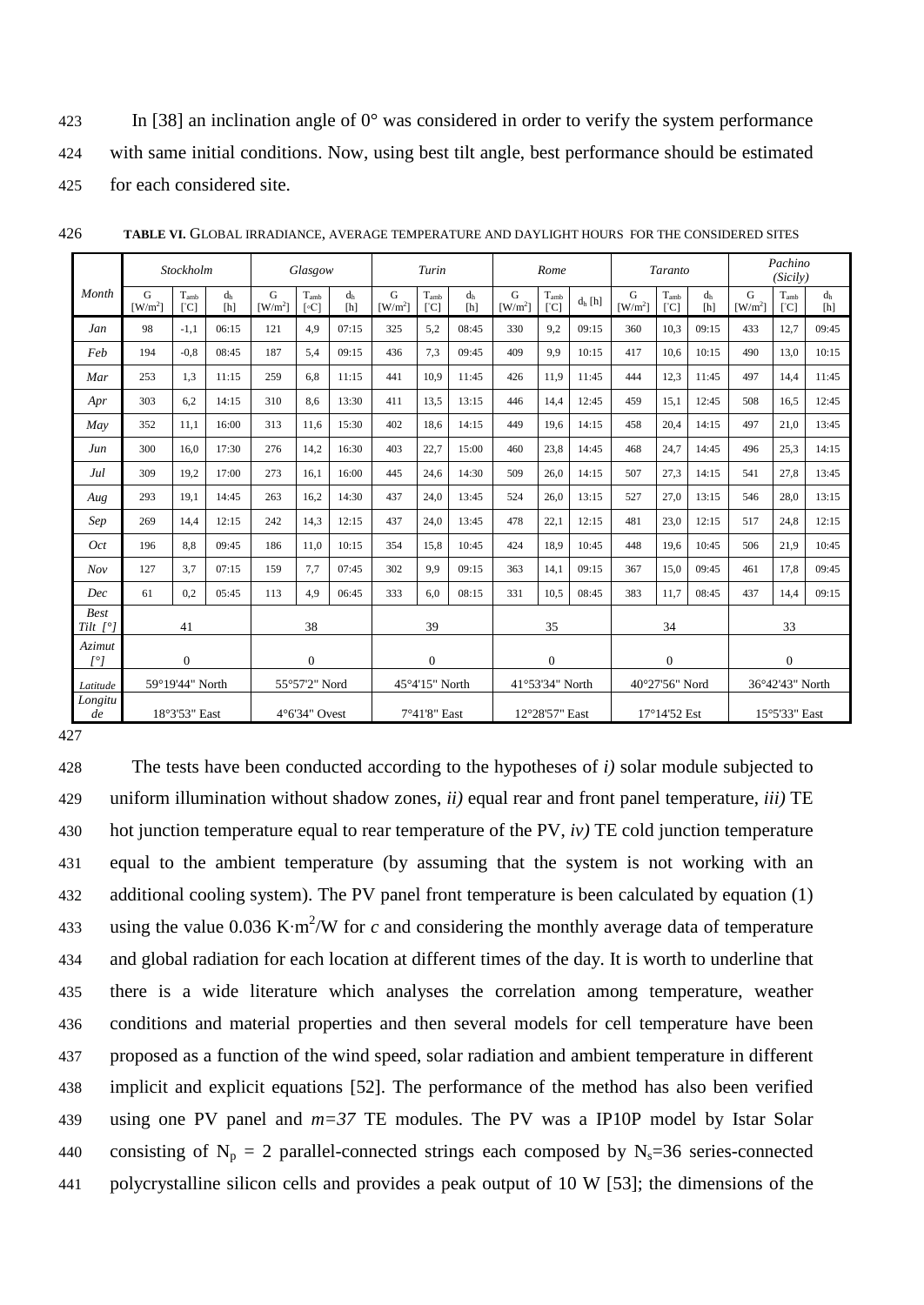panel is 310 x 210 mm and its specifications in STC are listed in [TABLE VII. T](#page-18-0)he TE module considered was a TGM 127-1.0-1.3 [\[54\]](#page-24-11) composed by 127 thermocouples connected thermally in parallel and electrically in series; the dimensions of the module is 30 x 30 mm; the thermal and electrical parameters of TE are presented in [TABLE VIII. T](#page-18-1)he TE generator was obtained considering thirty-seven TE modules connected electrically in series and thermally in parallel so to cover about 2/3 of the rear side of the cells.

<span id="page-18-0"></span>

| 448 | <b>TABLE VII.</b> |                                 | <b>IP10P SPECIFICATIONS IN STC</b> |  |  |
|-----|-------------------|---------------------------------|------------------------------------|--|--|
|     | <i>Symbol</i>     | <b>Parameter</b>                | Value                              |  |  |
|     | $P_M$             | Maximum Power (MP)              | 10W                                |  |  |
|     | $V_{MP}$          | Voltage @MP                     | 17 <sub>V</sub>                    |  |  |
|     | $I_{MP}$          | Current@MP                      | 0.6A                               |  |  |
|     | $V_{OC}$          | Open-circuit Voltage            | 21,6 V                             |  |  |
|     | $I_{SC}$          | <b>Short-circuit Current</b>    | 0.67A                              |  |  |
|     | $\alpha$          | Current temperature coefficient | $0.07\%$ /°C                       |  |  |
|     | $\beta$           | Voltage temperature coefficient | $-0.34\%$ /°C                      |  |  |

449

<span id="page-18-1"></span>

450 **TABLE VIII.** TGM 127-1.0-1.3 PERFORMANCE

| <b>Symbol</b>        | <b>Parameter</b>               | Value         |
|----------------------|--------------------------------|---------------|
| $\Delta T_{\rm max}$ | Maximum Temperature Difference | 150 °C        |
| $T_c$                | Cold end Temperature           | $0^{\circ}$ C |
| $V_{\mathit{TE}}$    | Voltage                        | 2.5 V         |
| $I_{TF}$             | Current                        | 0.59 A        |
| $P_{OUTTE}$          | Power                          | 21.6 V        |

451

452 In TABLE IX. annual power and energy have been reported for each site; the values are been 453 obtained summing the monthly values of power and energy. The TE module is more 454 performing and helpful in warmer countries and the latitude mainly affects the performance of 455 the TE generator with respect to PV panel; in fact, the value of  $E_{PV}$  is halved moving from 456 Pachino to Glasgow or Stockholm, whereas the  $E_{TE}$  is reduced by about 1/3.

457

458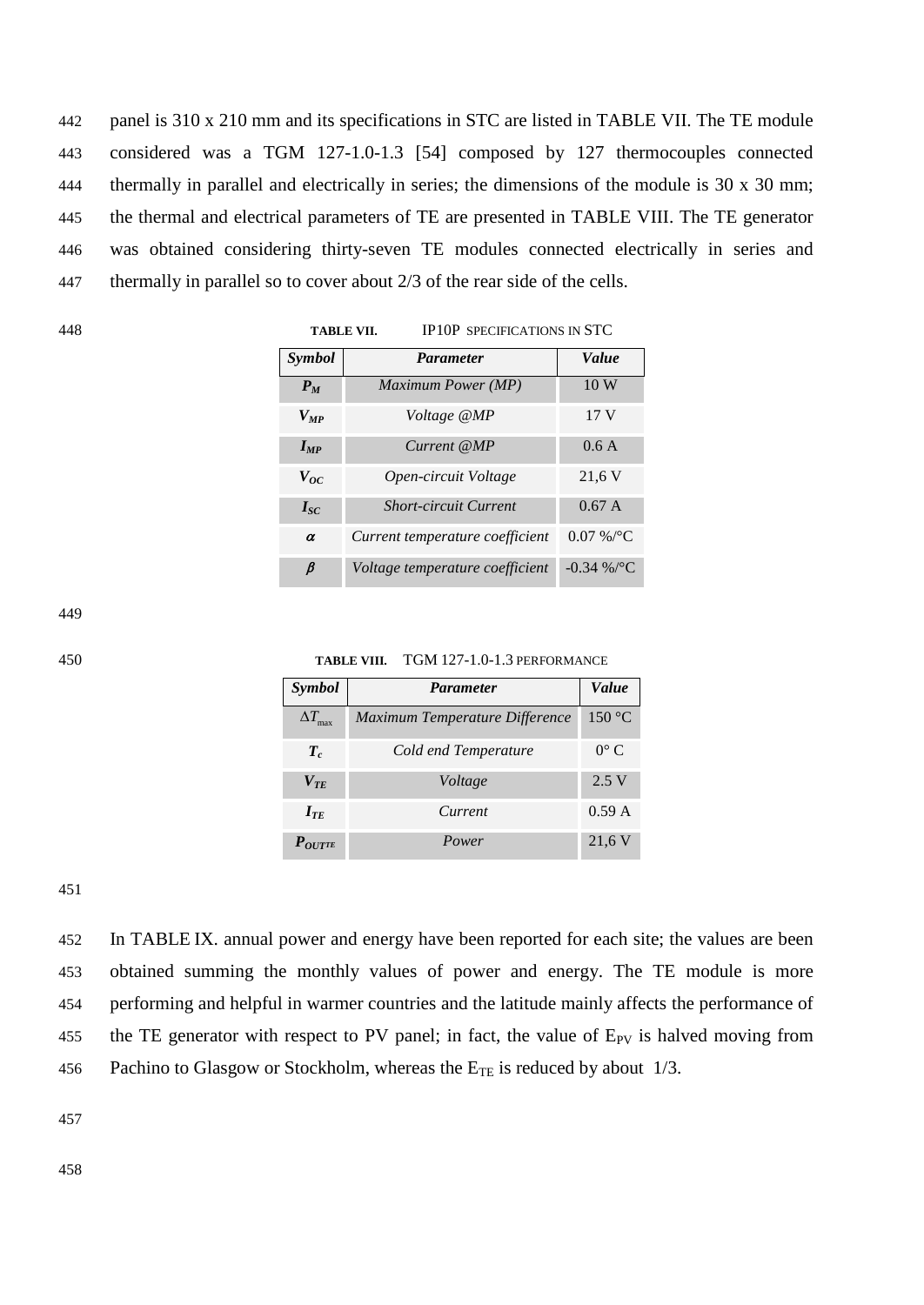| 459<br><b>TABLE IX.</b> | ANNUAL POWER AND ENERGY CALCULATED FOR SITES CONDIDERED |
|-------------------------|---------------------------------------------------------|
|-------------------------|---------------------------------------------------------|

|                         | $P_{PV}$ [W] | $P_{TE}$ [W] | $P_{\text{PVTE}}$ [W] | $E_{PV}$ [Wh] | $E_{TE}$ [Wh] | $E_{\text{PVTE}}$ [Wh] |
|-------------------------|--------------|--------------|-----------------------|---------------|---------------|------------------------|
| <b>Pachino (Sicily)</b> | 1.737        | 239          | 1.976                 | 20.198        | 2.792         | 22.989                 |
| <b>Taranto</b>          | 1.584        | 199          | 1.704                 | 18.889        | 2.323         | 21.211                 |
| <b>Rome</b>             | 1.540        | 184          | 1.724                 | 18.148        | 2.208         | 20.355                 |
| Turin                   | 1.442        | 153          | 1.595                 | 17.031        | 1.862         | 18.893                 |
| <b>Glasgow</b>          | 852          | 54           | 906                   | 10.612        | 721           | 11.332                 |
| <b>Stockholm</b>        | 875          | 60           | 934                   | 11.344        | 840           | 12.185                 |

460

 These conclusions seem to be confirmed considering the effect of the power and energy produced by TE with respect to PVTE system where the TE module contributes to total energy from 12.2 % in Pachino to about 6.5 % in Glasgow and Stockholm [\(TABLE X. \)](#page-19-0). It is worth to note that the TE generator sited in Stockholm, in a time frame of an year, has better performance compared to the same TE generator in Glasgow despite Stockholm is more to north of Glasgow. The final yield values reported in the same table, which represent the annual produced energy normalised to rated power, are useful to compare the performance of PVTE system for different configurations and sites. An in depth analysis of these data shows that the final yield decrease no more than 45% for PV and up to 70% for TE. Same performance can be achieved varying the number of thermo-modules. Other tests carried out with the thermo-modules, and not reported in the paper for sake of brevity, seem to confirm the exposed results.

<span id="page-19-0"></span>473 **TABLE X.** FINAL YIELD, POWER AND ENERGY CALCULATED FOR THE CONSIDERED SITES

|                         | $P_{TE}/P_{PVTE}$ | $E_{TE}/E_{PVTE}$ | ${\rm Y}_{\rm FTE}$ | $Y_{FPV}$ |
|-------------------------|-------------------|-------------------|---------------------|-----------|
| <b>Pachino (Sicily)</b> | 12,11             | 12,14             | 50,30               | 2016,84   |
| <b>Taranto</b>          | 11,70             | 10,95             | 41,85               | 1864,30   |
| Rome                    | 10,65             | 10,85             | 39,78               | 1815,46   |
| <b>Turin</b>            | 9,57              | 9,86              | 33,55               | 1702,95   |
| <b>Glasgow</b>          | 5,98              | 6,36              | 12,99               | 1061,98   |
| <b>Stockholm</b>        | 6,39              | 6,90              | 15,14               | 1133,83   |

474

475 Finally, in [TABLE XI. t](#page-20-0)he values of the relative deviation percentage between the PV 476 system and the hybrid system PVTE ( $d_{\text{max}}$ ) calculated for each month of the year, are 477 indicated.

The data highlight that  $d_{\text{over}}$  ranges in the interval 7.78-16.08 for the cities of southern 479 Europe.

480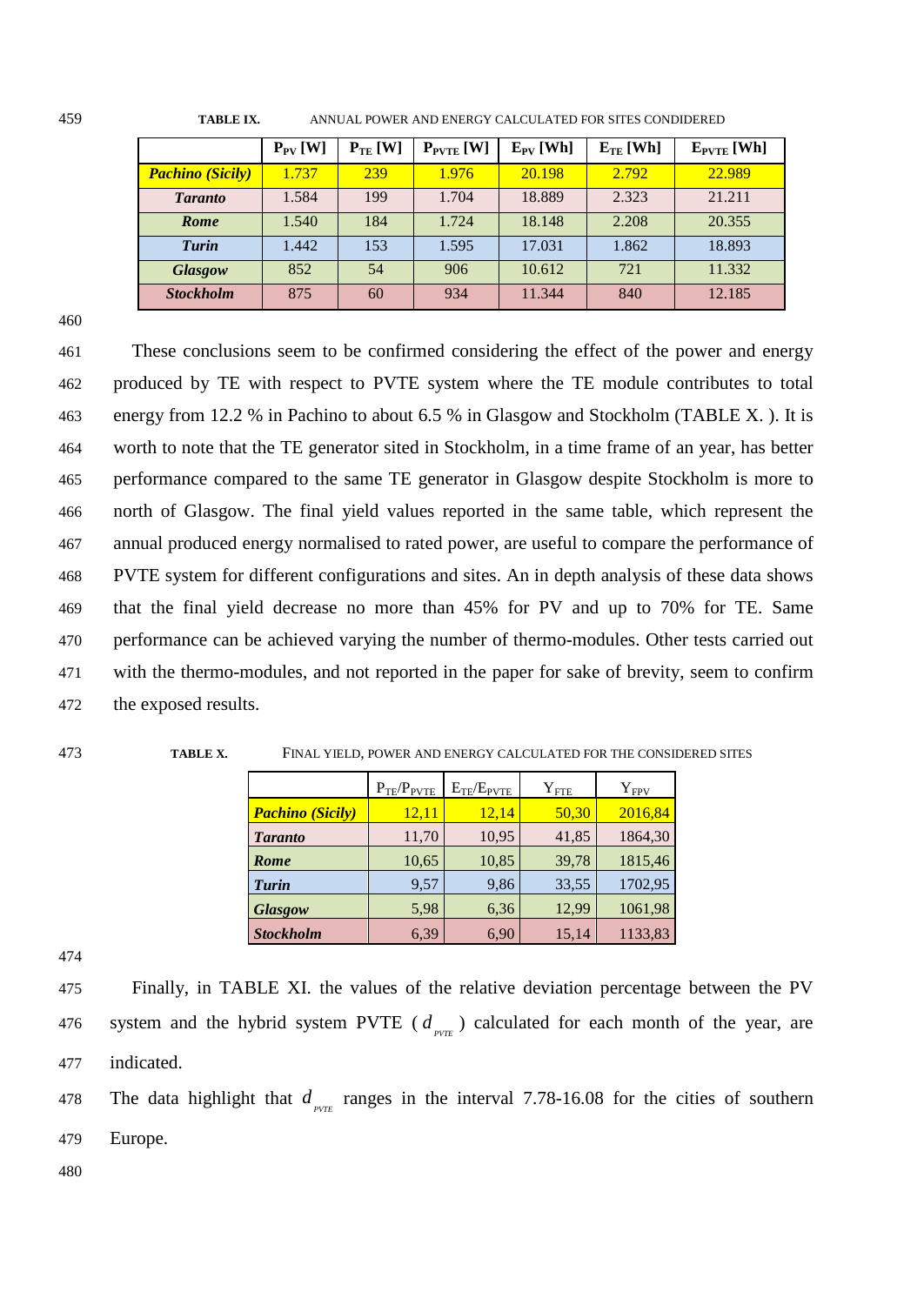| <b>Month</b> | Pachino (Sicily) | <b>Taranto</b> | Rome  | Turin | <b>Glasgow</b> | <b>Stockholm</b> |
|--------------|------------------|----------------|-------|-------|----------------|------------------|
| Jan          | 11,69            | 9,16           | 8,51  | 8,39  | 3,85           | 2,31             |
| <b>Feb</b>   | 12,90            | 10,80          | 10,37 | 11,16 | 4,91           | 4,48             |
| <b>Mar</b>   | 13,37            | 11,93          | 11,26 | 11,33 | 6,21           | 6,08             |
| Apr          | 13,79            | 15,55          | 12,09 | 10,62 | 7,50           | 7,54             |
| May          | 14,05            | 12,89          | 12,50 | 10,67 | 8,37           | 9,44             |
| Jun          | 14,03            | 13,64          | 13,19 | 10,98 | 7,05           | 8,22             |
| Jul          | 15,70            | 14,48          | 14,82 | 12,51 | 7,23           | 8,17             |
| Aug          | 16,08            | 14,97          | 14,93 | 12,06 | 6,59           | 7,76             |
| <b>Sep</b>   | 15,03            | 13,61          | 13,64 | 12,06 | 6,07           | 7,25             |
| <b>Oct</b>   | 13,90            | 12,50          | 11,35 | 9,73  | 5,17           | 4,79             |
| Nov          | 12,55            | 10,00          | 9,41  | 7,78  | 4,43           | 3,63             |
| Dec          | 11,75            | 9,92           | 8,55  | 8,22  | 4,18           | 0,98             |

<span id="page-20-0"></span>**TABLE XI.** PERCENTAGE PERFORMANCE " PVTE /PV" DEVIATION

 The best performances are obtained in August in the Pachino city (green cell) even if the TE power contribution is considerable in each site in the spring and summer months. Lower performance are obtained in northern towns (Glasgow and Stockholm), especially in the winter months; this unfavourable phenomenon happens in the particularly cold months of January and December in the city of Stockholm (red cells). In the same table, cells in yellow highlight that the maximum values are obtained, in all the cities, in the month of July or August except in Glasgow and Stockholm in which they are obtained in May. Although the TE module enhances annual PV performance, the extra cost of this device should be balanced by the energy produced. TE devices price varies from manufactures to manufacturer and TE materials keeps changing on with changing times. So, new products to the market bring fluctuation in TE price. Commercial modules are available in many size and with different power; generally, the price reduces when the power increases and for large quantities. Typical costs for TE generating modules varies from 2.40 to 6.80 \$/W, which is higher than normal solar price of 0.58-1.28 \$/W [\[55\];](#page-24-12) so the global extra cost of about four-five times higher than PV module makes less attractive current TE technology for this application and requires new researches in order to increase the efficiency and reduce the cost of these devices. However, the results suggest that to obtain systems with good reliability and cost- effective the design of a PVTE system should be tailored to location, individual requirements and meteorological condition and that the optimal number of TE module is dependent on the resistance of PV panel, on the type of components used and on the environmental parameters of the site.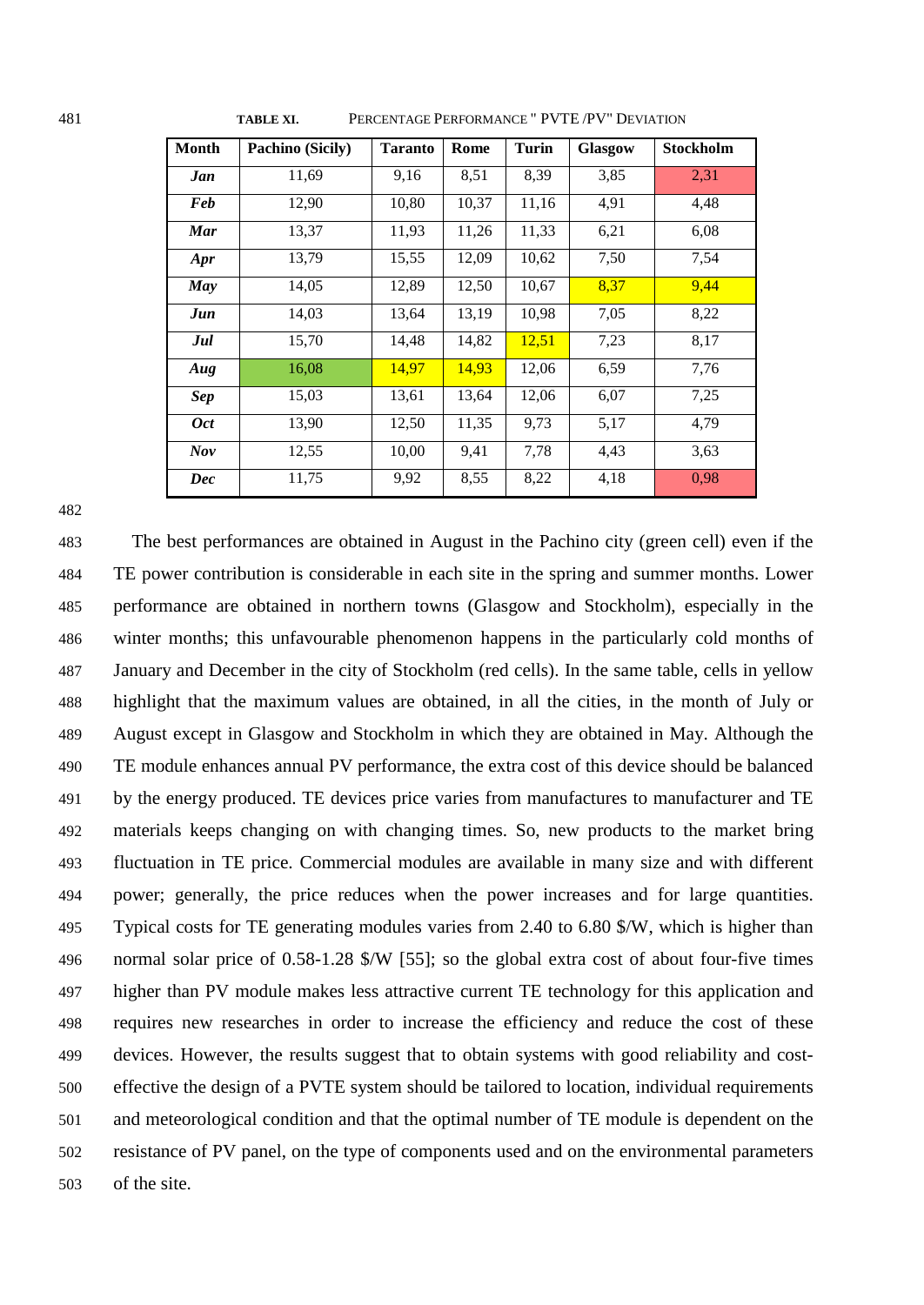IV. CONCLUSIONS In the paper a complete model to evaluate the performance of a PVTE hybrid system is proposed and verified by simulation results. The obtained results seem to shown that the PV module is the primary source of energy of the system, even if the TE contribution is significant in southern Europe towns and that best performance are obtained for the locations having high radiance and low ambient temperature. A detailed analysis of the results indicated that the TE module produce good performance in the spring and summer months assuring promising contribution of energy even if the load resistance, the meteorological conditions and site should be carefully considered. New further research in TE material seem to promise high values of the figure of merit Z so to increase the TE efficiency up to 50%.; under this assumption the TE technology would be a viable candidate for alternative power generation. ACKNOWLEDGMENT The authors would like to thank Eng. D. Passaghe for his valuable contribution. REFERENCES [1] A. Malik, E. Grohmann, Environmental Protection Strategies for Sustainable Development, Springer, 2012. [2] B. Sørensen, Renewable Energy: Its Physics, Engineering, Use, Environmental Impacts, Economy, and Planning Aspect, Academic Press, 2011. [3] V. V. Tyagi, N. A. A. Rahim, N. A. Rahim, J. A. L.Selvaraj, Progress in solar PV technology: Research and achievement, Renewable and Sustainable Energy Reviews, n. 20 , April 2013, pp. 443-461. [4] B. Parida, S. Iniyan, Ranko Goic, A review of solar photovoltaic technologies, Renewable and Sustainable Energy Reviews n.15, April 2011, pp. 1625 -1636. [5] A. Gaur, G.N. Tiwari, Performance of a-Si thin film PV modules with and without water flow: An experimental validation, Applied Energy, vol. 128, no. 1, September 2014, pp. 184-191. [6] A. Carullo, S. Corbellini, A. Luoni, A. Neri, In situ calibration of heterogeneous acquisition systems: the monitoring system of a photovoltaic plant, IEEE Transactions on Instrument and Measurement, vol. 59, no. 5, April 2010, pp. 1098-1103. [7] L. Cristaldi, M. [Faifer, M.](http://ieeexplore.ieee.org/search/searchresult.jsp?searchWithin=p_Authors:.QT.Faifer,%20M..QT.&newsearch=true) Rossi, S. Toscani, [An Improved Model-Based Maximum Power Point](http://ieeexplore.ieee.org/xpl/articleDetails.jsp?tp=&arnumber=6587485&sortType%3Ddesc_p_Publication_Year%26matchBoolean%3Dtrue%26searchField%3DSearch_All%26queryText%3D%28%28p_Authors%3Acristaldi%29+AND+p_ISSN%3A0018-9456%29) 

- <span id="page-21-6"></span><span id="page-21-5"></span><span id="page-21-4"></span><span id="page-21-3"></span><span id="page-21-2"></span><span id="page-21-1"></span><span id="page-21-0"></span> [Tracker for Photovoltaic Panels, IEEE Transactions on Instrument and Measurement, vol. 63, no. 1,](http://ieeexplore.ieee.org/xpl/articleDetails.jsp?tp=&arnumber=6587485&sortType%3Ddesc_p_Publication_Year%26matchBoolean%3Dtrue%26searchField%3DSearch_All%26queryText%3D%28%28p_Authors%3Acristaldi%29+AND+p_ISSN%3A0018-9456%29)  [Jannuary 2014, pp. 63-71.](http://ieeexplore.ieee.org/xpl/articleDetails.jsp?tp=&arnumber=6587485&sortType%3Ddesc_p_Publication_Year%26matchBoolean%3Dtrue%26searchField%3DSearch_All%26queryText%3D%28%28p_Authors%3Acristaldi%29+AND+p_ISSN%3A0018-9456%29)
- <span id="page-21-7"></span>[8] A. Luque, S. Hegedus, Handbook of Photovoltaic Science and Engineering, Wiley, 2003.
- <span id="page-21-8"></span> [9] M. M. M. Daud, N. B. M. Nor, T. I.brahim, Novel Hybrid Photovoltaic and Thermoelectric Panel, Proc. of International Power Engineering and Optimization Conference, Melaka, Malaysia, June 2012, pp. 269-274.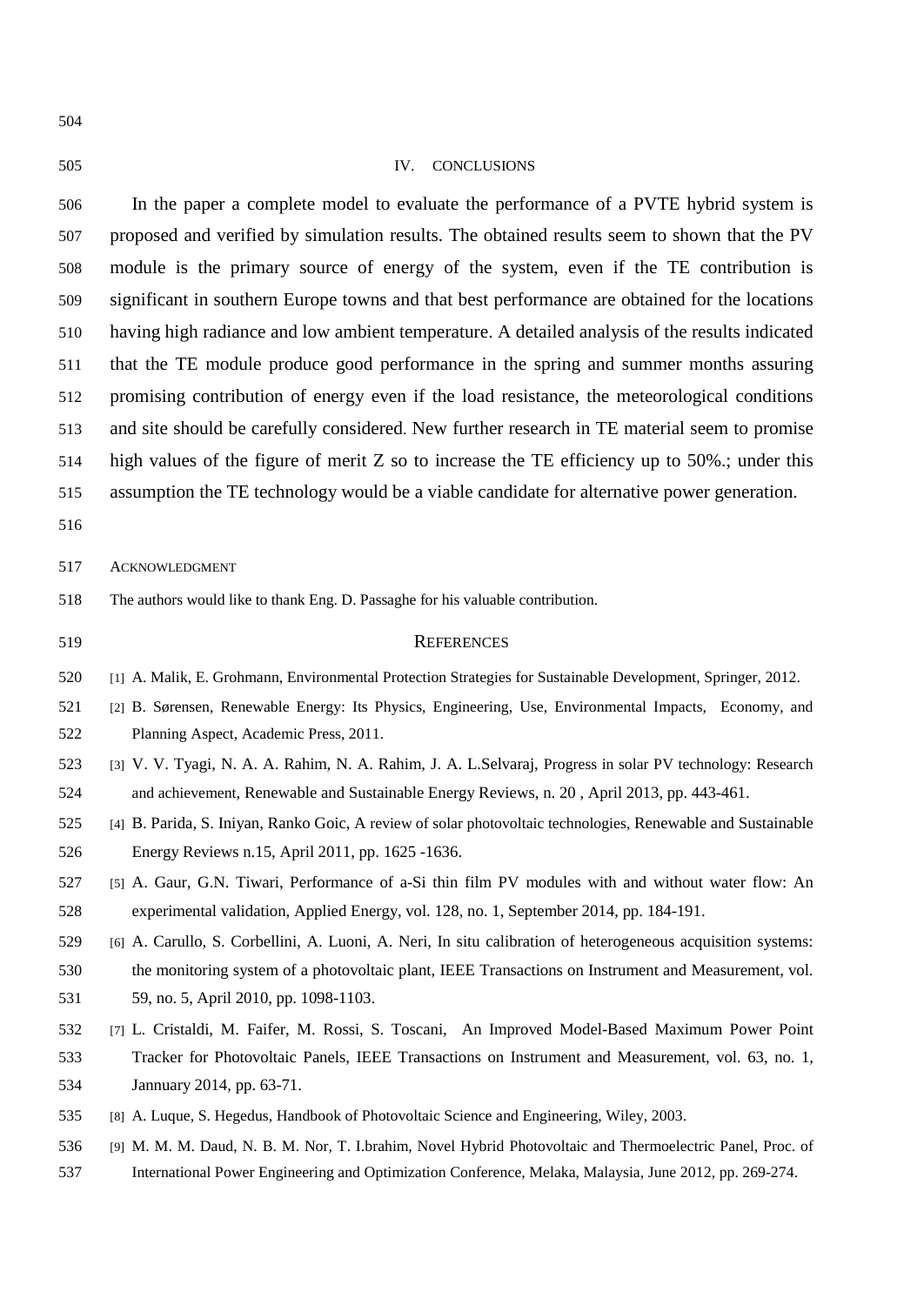- <span id="page-22-0"></span> [10]M. Fuentes, G. Nonfuentes, J. Aguilera, D. L. Talavera, M. Castro, Application and Validation of Algebraic Methods to Predict the Behaviour of Crystalline Silicon PV Modules in Mediterranean Climates, Solar Energy, vol. 81, November 2007, pp. 1396-1408.
- <span id="page-22-1"></span> [11]W. G. J. H. M. Van Sark, Feasibility of Photovoltaic-Thermoelectric hybrid Modules, Applied Energy, vol. 88, August 2011, pp. 2785-2790.
- <span id="page-22-2"></span> [12]H. Sasaky, K. Takahashi, D. Inglis, M. Klons, A numerical Simulation of Thermoelectric Effects in Single- Junction Thermal Converters, IEEE Transactions on Instrumentation and Measurement, vol.48, no. 2, April 1999, pp. 408-411.
- <span id="page-22-3"></span> [13]S. Dalola, M. Ferrari, V. Ferrari, M. Guizzetti, D. Marioli, A. Taroni, Characterization of Thermoelectric Modules for Powering Autonomous Sensors, IEEE Trans. on Instrumetation and Measurement, vol. 58, April 2009, pp. 99-107.
- <span id="page-22-6"></span> [14]D. Yang, H. Yin, Energy Conversion Efficiency of a Novel Hybrid Solar System for Photovoltaic, Thermoelectric and Heat Utilization, IEEE Transaction on Energy Conversion, vol. 26, September 2011, pp. 662-670.
- [15]S. Dalola, V. Ferrari, M. Guizzetti, D. Marioli, E. Sardini, M. Serpelloni, A. Taroni, Autonomous Sensor System with Power Harvesting for Telemetric Temperature Measurements od Pipes, IEEE Transactions on Instrumentation and Measurement, vol.58, no. 5, May 2009, pp.1 471-1478.
- <span id="page-22-4"></span> [16]M. Chen, Distributed Detection and Control of Defective Thermoelectric Generation Modules Using Sensor Nodes, IEEE Transactions on Instrumentation and Measurement, vol.63, no. 1, Jannuary 2014, pp.192-202.
- [17]W. He, J. Zhou, C. Chen, J. Ji, Experimental study and performance analysis of a thermoelectric cooling and heating system driven by a photovoltaic/thermal system in summer and winter operation modes, Energy Conversion and Management, n. 84, August 2014, pp. 41-49.
- [18] M. Herrando, C. N. Markides, K. Hellgardt, A UK-based assessment of hybrid PV and solar-thermal systems for domestic heating and power: System performance, Applied Energy, n. 122, June 2014, pp 288- 309 .
- [19]J.- A. Jiang, Y. L. Su, J. C. Shieh, K. C. Kuo, T. S. L. T. T. Lin, W. Fang, J. J. Chou, J. C. Wang, On application of a new hybrid maximum power point tracking (MPPT) based photovoltaic system to the closed plant factory, Applied Energy, n. 124, n. 1, July 2014, pp. 309-324.
- [20]D. Kamthania, G.N. Tiwari, Energy metrics analysis of semi-transparent hybrid PVT double pass facade considering various silicon and non-silicon based PV module Hyphen Solar Energy, n. 100, February 2014, pp. 124-140.
- [21]H. Chen, N. Wang, H. He, Equivalent Circuit Analysis of Photovoltaic-Thermoelectric Hybrid Device with Different TE Module Structure, Advances in Condensed Matter Physics, n. 2014, May 2014, pp. 1-6.
- [22]G. Andria, A M.L. Lanzolla, F. Piccininni, G. S. Virk , Design and Characterization of Solar Assisted Heating Plant in Domestic Houses, IEEE Transactions on Instrumentation and Measurement, vol. 57, no. 12, December 2008, pp. 2711-2719.
- <span id="page-22-5"></span> [23]H. A. Zondag, Flat-plate PV-Thermal Collectors and Systems: a Review, Renewable Sustainable Energy, vol. 12, May 2008, pp. 1-16.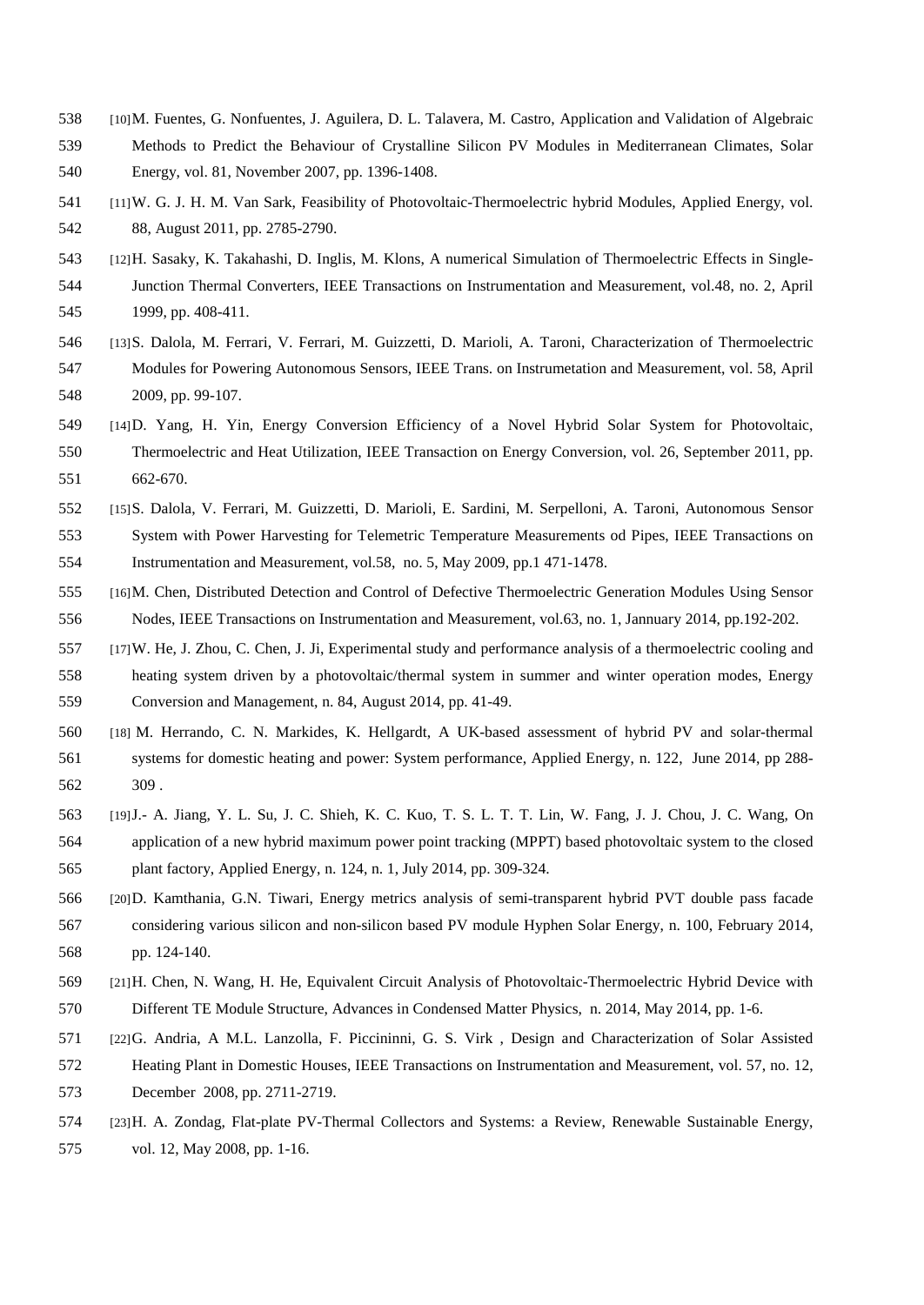- <span id="page-23-0"></span> [24]D. Mitrani, J. A. Tomé, J. Salazar, A. Turò, Methodology for Extracting Thermoelectric Module Parameters, vol. 54, August 2005, pp. 1548-1552.
- <span id="page-23-1"></span> [25]W. G. J. H. M. van Sark, Feasibility of Photovoltaic - Thermoelectric hybrid Modules, Applied Energy, vol. 88, August 2011, pp. 2785-2790.
- <span id="page-23-7"></span> [26] S. LeBlanc, S. K. Yee, M. L. Scullin, C. Damesd, K. E. Goodson, Material and manufacturing cost considerations for thermoelectrics, Renewable and Sustainable Energy Reviews, n. 32 , April 2014, pp.313–327.
- <span id="page-23-2"></span> [27]X. Zhang, K. T. Chau, C. C. Chan, S. Gao, An Automotive Thermoelectric-Photovoltaic Hybrid Energy System, Proc. of IEEE Vehicle Power and Propulsion Conference, Lille, France, September, 2010, pp. 1-5.
- <span id="page-23-3"></span> [28]W. Roth, R. Kugele, A. Steinhoser, W. Schulz, G. Hille, Grid-independent power supply for repeaters in mobile radio networks using photovoltaic-thermoelectric hybrid systems, Proc. of Thermoelectrics International Conference, Cardiff, Wales, September 1997, pp. 582-585.
- <span id="page-23-4"></span> [29]N. Smith, R. Mc Cann, Investigation of a Multiple Input Converter for Grid Connected Thermoelectric- Photovoltaic Hybrid System, Proc. of IEEE Green Technologies Conference, Tulsa, USA, April 2012, pp. 1- 5.
- <span id="page-23-5"></span> [30]Y. Fan, L. Ge, W. Hua, Multiple-input DC-DC Converter for the Thermoelectric-Photovoltaic Energy System, Proc. of IEEE Vehicle Power and Propulsion Conference, Lille, France, September, 2010, pp. 6-10.
- <span id="page-23-6"></span>[31]Photovoltaic Geographical Information System (PVGIS),<http://re.jrc.ec.europa.eu/pvgis/>
- <span id="page-23-8"></span> [32]A. Drews, A. C. de Keizer, H. G. Beyer, Monitoring and Remote Failure Detection of Grid-Connected, Solar Energy, vol. 81, September 2007, pp. 548-564.
- <span id="page-23-9"></span> [33]M. R. Al Rashidi, M. F. Al Hajri, K. M. El-Naggar, A. K. Al-Othman, A New Estimation Approach for Determining the I–V Characteristics of Solar Cells, Solar Energy, July 2011, vol. 85, pp. 1543-1550.
- <span id="page-23-10"></span>[34]A. Goetzberger, V. U, Hoffmann, Photovoltaic Solar Energy Generation, Spingler-Verlag, 2005.
- <span id="page-23-11"></span> [35]F. Adamo, F. Attivissimo, A. Di Nisio, M. Spadavecchia, Characterization and Testing of a Tool for Photovoltaic Panel Modeling, IEEE Trans. on Instrum. Meas., April 2011, vol. 60, pp. 1613-1622.
- <span id="page-23-12"></span> [36]F. Attivissimo, A. Di Nisio, M. Savino, M. Spadavecchia, Uncertainty analysis in photovoltaic cell parameters estimation, IEEE Trans. on Instrum. Meas., April 2012, vol. 61, pp. 1334-1342.
- <span id="page-23-13"></span> [37]F. Adamo, F. Attivissimo, A. Carullo, A. M. L. Lanzolla, F. Spertino, A. Vallan, On the Performance of the Double-diode Model in Estimating the Maximum Power Point for Different Photovoltaic Techonologies, Measurement, June 2013, vol. 46, pp. 3549-3559.
- <span id="page-23-14"></span> [38]F. Attivissimo, D. Passaghe, A. M. L. Lanzolla, M. Paul, D. Gregory, A. Knox, Photovoltaic-Thermoelectric modules: a feasibility study, Proc.of I2MTC/14, Montevideo, Uruguay, May 2014, pp. 659-664.
- <span id="page-23-15"></span> [39]J. Gao, M. Chen, Beat the Deviation in Estimating Maximum Power of Thermoelectric Modules, IEEE Transactions on Instrumentation and Measurement, vol. 62, no. 10, October 2013, pp. 2725-2729.
- <span id="page-23-16"></span>[40]D. Rowe, CRC Handbook of Thermoelectrics, CRC , 1995.
- <span id="page-23-17"></span>[41]J. L. Bierscheck, D. A. Johson, Latest Developments in Thermoelectrically Enhanced Heat Sink, August
- 2005, vol. 11, pp. 659-664.